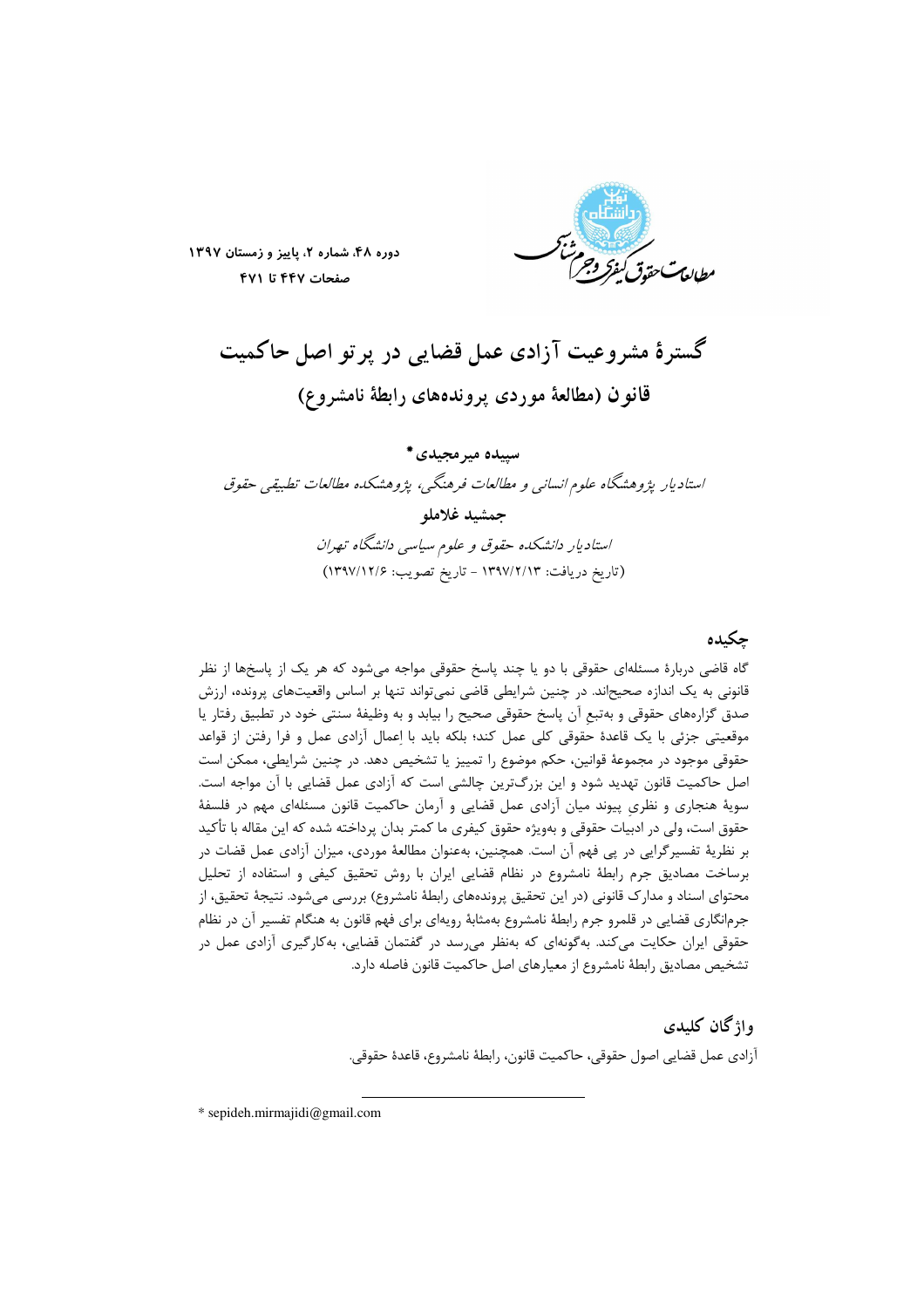ط *لعات حقوق كيفركر وجرم ش<sup>ي</sup>كر* دوره ۴۸، شماره ۲، باییز و زمستان ۱۳۹۷

#### مقدمه

441

آزادي عمل قضايي ٰ، مفهومي شناختهشده در ادبيات فلسفهٔ حقوق است. با وجود اين، تحليل اين مفهوم در بستر حقوق کیفری دستکم در ایران سابقهٔ زیادی ندارد. همین مسئله موجب برداشتهای متناقض و گاه گمراهکننده از آن شده است. اگرچه ماهیت آزادی عمل بهگونهای است که حتی در نوشتههای مربوطه نیز دربارهٔ چیستی و گسترهٔ آن توافق مطلقی وجود ندارد.

براساس اصول دموكراسي و تفكيك قوا، قضات نبايد قانون را «ابداع» كنند يا «برسازند»، بلكه تنها مجازند قانونی را که پیشتر مصوب شده است، «اعمال» کنند. دلیل این باور روشن است. برخلاف مقنن، قاضی فاقد مشروعیت دموکراتیک برای «قاعدهسازی» است. او توسط مردم انتخاب نشده و از حیث هنجاری، نباید واجد این قدرت باشد که برای مردم قاعده وضع کند، بلکه محدودهٔ مجاز او صرفاً اعمال قوانینی است که مجلس قانونگذاری تصویب کرده است. در واقع، این تعبیری از حکومت قانون است که در آرای صورتگرایان حقوقی و بهویژه منتسکیو ریشه دارد. مطابق با این ايدئولوژي، «منبع اصلي حقوق، قانون موضوعه است و تصميمات قضات بايد بر آن مبتني باشد» (Weinrib, 2010: 327-339)

آزادی عمل قضایی علاوهبر اینکه ناشی از ماهیت سیال قضاوت، ناکارامدی راهحلهای ثابت قانونی برای اوضاع و احوال خاص و فردی، پیدایش اشکال جدید رفتارهای مجرمانه، ناتوانی قواعد ثابت حقوق کیفری برای مقابله با آنها و نیز جرائم غیرمعمول یا جرائم متعارفی که در شرایط و بسترهای استثنایی ارتکاب می یابند (Robinson, 1988: 394-395) است، در «تعینiاپذیری نسبی قانون و گزارمهای قانونی»<sup>۲</sup> بهعنوان یکی از مهمترین عوامل زمینهساز آزادی عمل قضایی ریشه دارد<sup>۳</sup> که مانع از تحمیل محدودیتهای افراطی بر قاضی میشود.

تعینناپذیری قانون یا عدم امکان تعیین تصمیمهای قضایی بهدلیل ابهام ذاتی و گریزناپذیر زبان (زبان حقوقی) که از سوی جنبش مطالعات انتقادی حقوق مطرح شد، به این مسئله اشاره دارد که با توجه به وابستگی معنای متون هنجاری به رویههای زبانشناختی، گاه فقدان یا اختلافنظر در خصوص قواعد و عرفهای ثابت در یک مورد، موجب می شود محتوای قانون در مرحلهٔ ثبوت حکم متعین نباشد. در این شرایط شمول موردی خاص در قلمرو قاعدهای خاص مشخص نیست و قاعدهای برای تبعیت وجود نداشته و گزارههای حقوقی بر مبنای چنین قواعدی ارزش صدق <sup>۱</sup> ندارند (45 :1glesias, 2001). به بیانی ساده، نمی¤وان در خصوص صادق یا کاذب بودن یک گزارهٔ حقوقی داوری کرد و به مسئلهٔ حقوقی موردنظر، پاسخ حقوقی درستی داد، زیرا پیوسته

<sup>1.</sup> Judicial Discretion

<sup>2.</sup> Partial indeterminacy

۳. البته همهٔ موارد مذکور در این عامل «خلاصه» نمیشود، بلکه همانطورکه گفته شد، این تنها یک عامل «**مهم**» است. برای نمونه، می توان از ضرورت عمل مطابق انصاف بهمنزلهٔ یکی دیگر از این عوامل نام برد.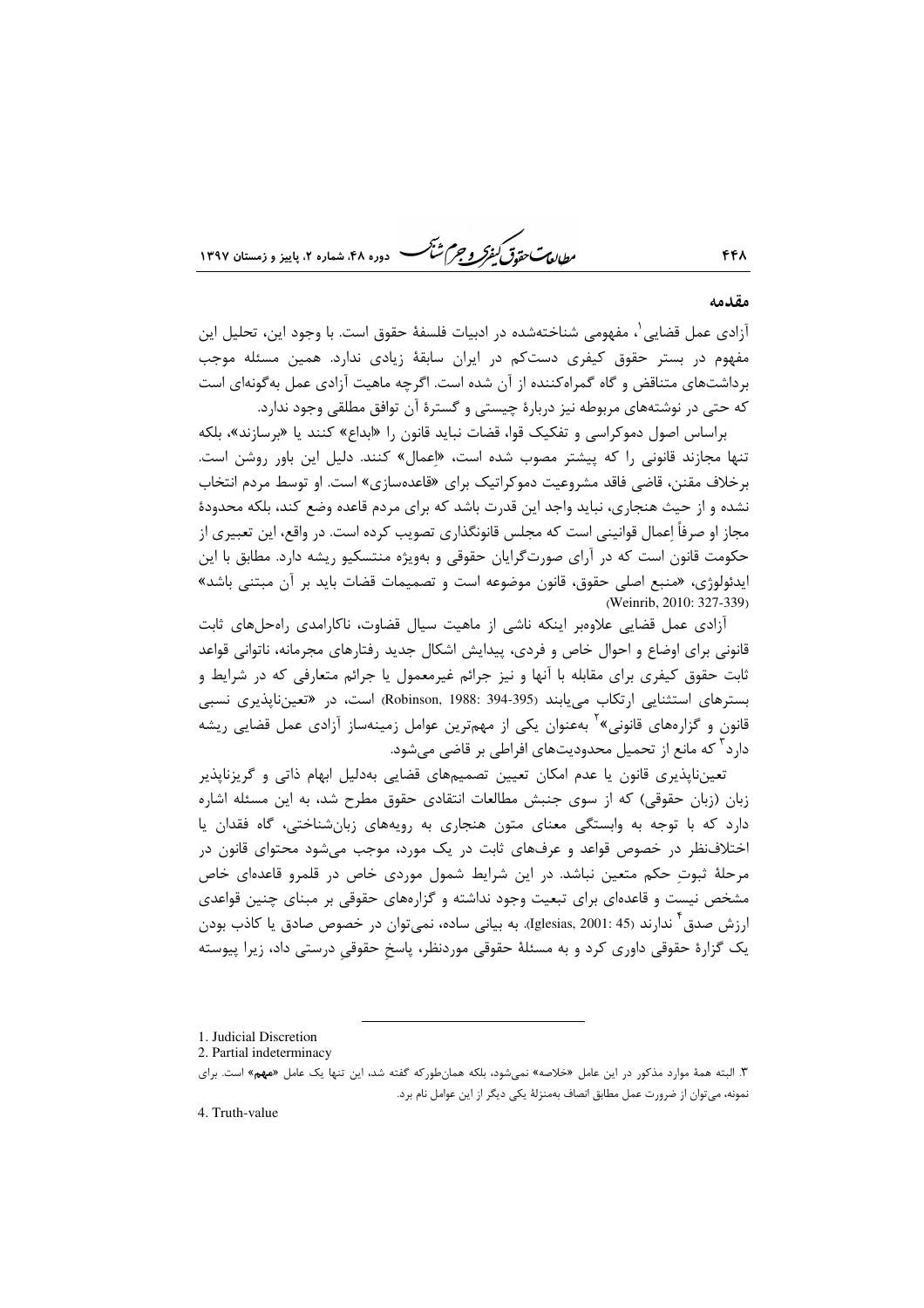این امکان وجود دارد که بیش از یک پاسخ صحیح قانونی ٰ وجود داشته باشد. به این مسئله در فلسفهٔ حقوق تعینناپذیری نسبی قانون گفته میشود که در چند عامل ابهام قانون، اجمال قانون، گاه سکوت قانون و نيز تعارض قوانين جلوهگر مي شود.

این محدودیتها در شرایطی است که رفع تمامی آنها بر عهدهٔ نظام قضایی است. ازاین رو در سطوح گوناگونی از فرایندهای کیفری، کنشگران قضایی ناچار به اتخاذ تصمیماتی در خصوص مؤلفههای ذهنی و قضاوت ارزشی- هنجاری<sup>۲</sup> هستند (401 :bid). ازاین٫و، اعطای آزادی عمل به کنشگران قضایی می تواند بهعنوان سازوکاری برای فائق آمدن بر محدودیتهای قواعد نوشته و ثابت باشد (834 :Raz, 1972). به همین سبب، بیشتر نظامهای حقوقی در چنین شرایطی به قاضی اجازه میدهند برای مقابله با کاستیهای نظام حقوقی به شیوهای تقریباً آزادانه عمل کند؛ اگرچه این تجویز بستری برای برساخت رفتارهای مجرمانه جدید (جرمانگاری ثانویه) و حتی در مواردی جرمزدایی از رفتارهای مجرمانه در کنش قضاوت فراهم میآورد.

این چالش در نظام حقوقی ایران نیز به چشم می خورد، به گونهای که با جستوجو در مواد قانون مجازات اسلامی و بررسی عملکرد قضات در نظام حقوقی معاصر ایران، موارد متعددی وجود دارد که بستر مناسبی را برای تصمیمگیری براساس آزادی عمل قضایی فراهم می سازد و بهعلت داشتن انعطاف بسیار بالا، تشخیص قاضی -خواه در تطبیق رفتار ارتکابی با مادهٔ قانونی، خواه در جرمانگاری ثانویه یا جرمزدایی عملی از آن- اهمیت فوق|لعادهای مییابد. از جمله میتوان به مادهٔ ۶۳۷ قانون مجازات اسلامی ناظر بر جرمانگاری رابطهٔ نامشروع و عمل منافی عفت دون زنا اشاره کرد که ابهام در مفهوم و بهویژه مصداق رابطهٔ نامشروع و نامشخص بودن مرز میان آن دو، آزادی عمل گستردهای را در تعیین مصادیق این جرم جنسی به قاضی داده است.

بنابر مراتب پیش گفته، مسئلهٔ اصلی این مقاله همانا ایجاد موازنه میان اصل حاکمیت قانون و آزادی عمل قضایی است تا ضمن پذیرش ضرورت آزادی عمل قضایی، اصل حاکمیت قانون مخدوش نشود. بهعبارتدیگر، از یکسو، نمی¤وان به صرف آنکه حقوق کیفری مظهر اصل قانونی بودن جرائم و مجازاتها و حاکمیت قانون است، آزادی عمل قضایی را کنار گذاشت. اکنون بیشتر نظامهای حقوقی با چالشی در خصوص لزوم کنشگری قضات در چارچوب اصل قانونی بودن جرائم و مجازاتها و چرخش معنایی و تغییر در ماهیت و کنش قضاوت یعنی قضاوت بهمثابهٔ قانونگذاری مواجهند، بدین معنا که برخلاف تصور سنتی از نظام قضایی که نظامی مبتنیبر قانون و اصل قانونی

2. Normative value judgment

۱. منظور از «یک پاسخ صحیح قانونی» در ادبیات مربوط به آزادی عمل، دقیقاً همان راهحل مدنظر قانونگذار است. بنابراین، منظور از وجود «چند پاسخ صحیح قانونی» این است که متن قانون بهگونهای است که بهدلیل ابهام ذاتی زبان، بیش از یک پاسخ صریح درست استنباط میشود. در چنین وضعیتی، در مرحلهٔ قضا و تصمیم آزادی عمل قضایی نهتنها موضوعیت میکند، بلکه ضرورت نیز مييابد. طبيعتاً قاضي هر تفسيري ارائه كند و هر تصميمي بگيرد، بهعلت ابهام ذاتي زبان قانون از آزادي عمل قضايي استفاده خواهد كرد. حال، آزادي عملي قابل حمايت است كه با اتكا به اصول حقوقي بيشترين قرابت را با اصل حاكميت قانون بهعنوان ارزش حقوقي غيرقابل انكار هر نظام حقوقي مبتني,ر قانون برقرار كند. شايد بتوان با احتياط از تعبير آزادى عمل قضايي مشروع يا خوب و نامشروع یا بد استفاده کرد. منظور از آزادی عمل مشروع یا خوب، همان آزادی عمل قابل دفاع است.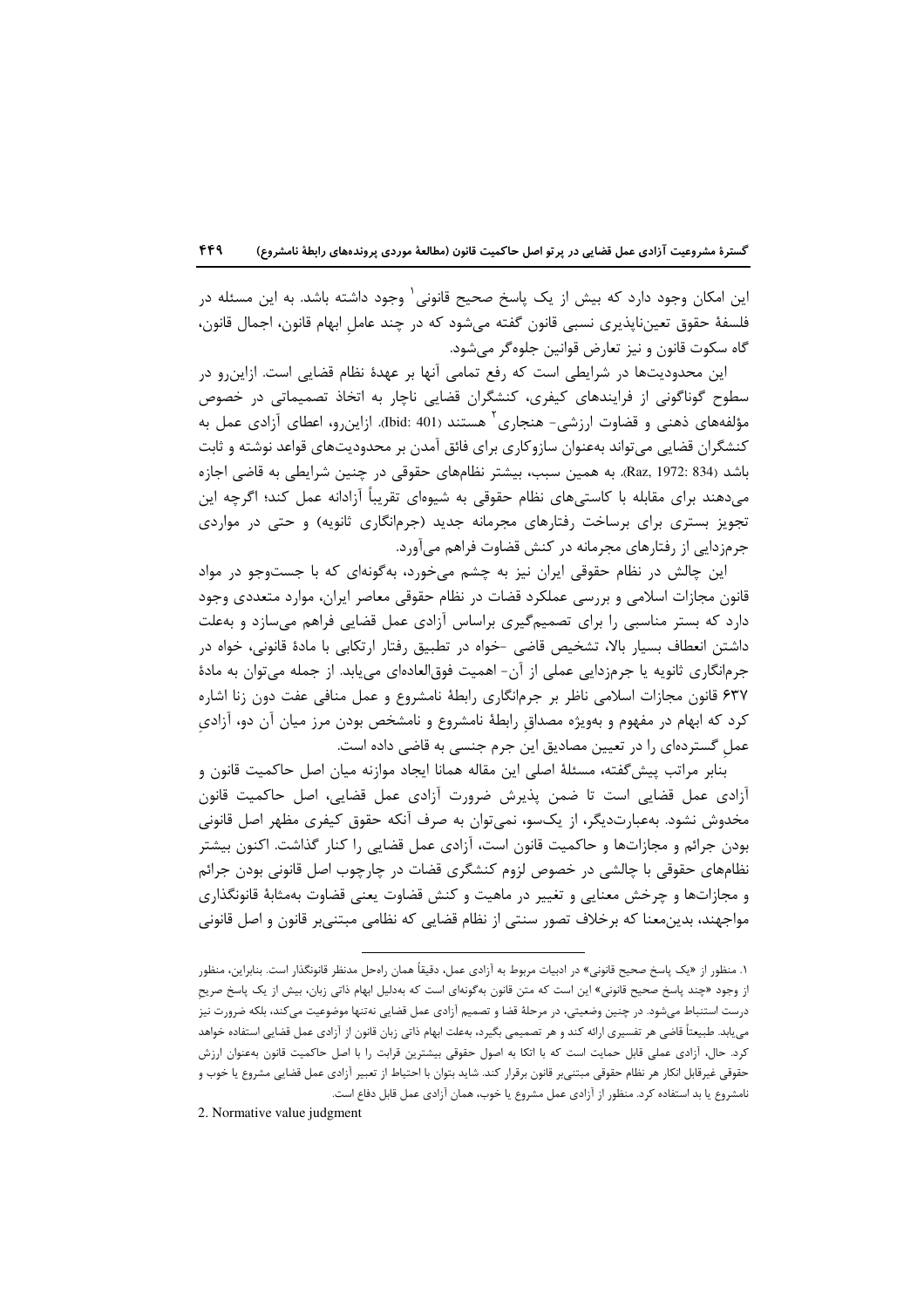ر الدیم سنگردی باشتر و جرم شنگ دوره ۴۸، شعاره ۲، پاییز و زمستان ۱۳۹۷

بودن است، در عمل این مجریان قانون بهویژه قضات هستند که نقش مؤثری در این زمینه ایفا می کنند. از سوی دیگر، حاکمیت قانون نیز اصل خدشهناپذیر حقوق است.

حال پرسش این است که با توجه به اقتضائات رقیبی که میان آزادی عمل قضایی با حاکمیت قانون و ارزشهای مبتنیبر آن وجود دارد، این دو با هم سازگارند؟ در صورت مثبت بودن پاسخ، حدود و گسترهٔ مشروع آزادی عمل قضایی بهمثابهٔ ضرورتی برای نظام حقوقی ضمن پایبندی به اصل رکين حاکميت قانون چگونه است.

در بخش نخست مقاله، تعاریف موجود از آزادی عمل قضایی و حاکمیت قانون (با تأکید بر مفهوم قانون)، بررسی میشود تا بتوان به تعریفی مشخص از این مفهوم سیال در حقوق کیفری رسید. برای این امر، ادبیات علمی مربوط به آزادی عمل که اغلب برگرفته از آرای فیلسوفان مشهوری چون هارت و دورکین است، مدنظر قرار گرفته است. بدیهی است که آزادی عمل قضایی مفهوماً و ماهیتاً مختص نظام حقوقی یا جامعهٔ خاصی نیست و ویژگیهای مشترک دارد. اینکه این مفهوم دربارهٔ چه پروندههایی و به چه نحو اعمال میشود، موضوع را از نظر مفهومی متفاوت نمی کند. برای مثال، آزادی عمل قضایی که یک قاضی آلمانی در آلمان دربارهٔ پروندههای جنسی اعمال می کند، ممکن است با آزادی عملی که یک قاضی ایرانی در ایران بر مبنای قوانین و قواعد حقوقی و نیز شرایط اجتماعی و فرهنگی اعمال می کند، جلوههای متفاوتی داشته باشند، اما آنچه از نحوهٔ برداشت و عملکرد قاضی آلمانی در ارتباط با آزادی عمل منظور ماست، دقیقاً همان چیزی است که اعمال می کند.

در ادامه با اتخاذ روش استدلال هنجاری از واقعیت کنش قضایی، بهترین مسیر برای ایجاد نقطهٔ تعادل میان اصل حاکمیت قانون و آزادی عمل قضایی شناسایی میشود تا روشنگر مرزهای مشروع آزادی عمل قضایی در سپهر حاکمیت قانون باشد. در بخش دوم برآنیم با رویکرد کیفی و استفاده از روش تحلیل محتوای انتقادی و با ارائهٔ نتایج مطالعات میدانی در مورد ۲۴۸<sup>۰</sup> پروندهٔ رابطهٔ نامشروع و عمل منافی عفت دون زنا<sup>۲</sup> با حضور در شعب مختلف دادگاه کیفری یک استان تهران، شعبهٔ ششم بازپرسی و شعبهٔ یکم واحد اجرای احکام دادسرای ارشاد استان تهران، پژوهشکدهٔ اّرای پژوهشگاه قوهٔ قضاییه و استفاده از بانک اّرای قوهٔ قضاییه با عنوان دادراه ٰ در محدودهٔ زمانی اسفندماه ۱۳۹۶ تا تیرماه ۱۳۹۷، آزادی عمل قضایی را در برساخت مصادیق رفتارهای مجرمانه با تأکید بر جرائم جنسی تحلیل کنیم تا مشخص شود یکم) تا چه اندازه با معیار ارائهشده در بخش نخست برای پیوند میان آزادی عمل قضایی و اصل حاکمیت قانون همخوانی

 $FO.$ 

۱. بهدلیل حجم بالای پروندههای مطالعهشده و محدودیت کمی در حجم مقاله، در برخی از تحلیلهای خود تنها به چندین نمونه از پروندههای مزبور استناد شده است.

۲. برخی با اتخاذ تعریفی موسع از آزادی عمل، این موضوع را دربارهٔ قرارهای تأمین کیفری بررسی کردهاند. ر.ک: الهام و نصیری،  $151 - 155 - 1590$ 

٣. قابل دسترس در: http://dadrah.ir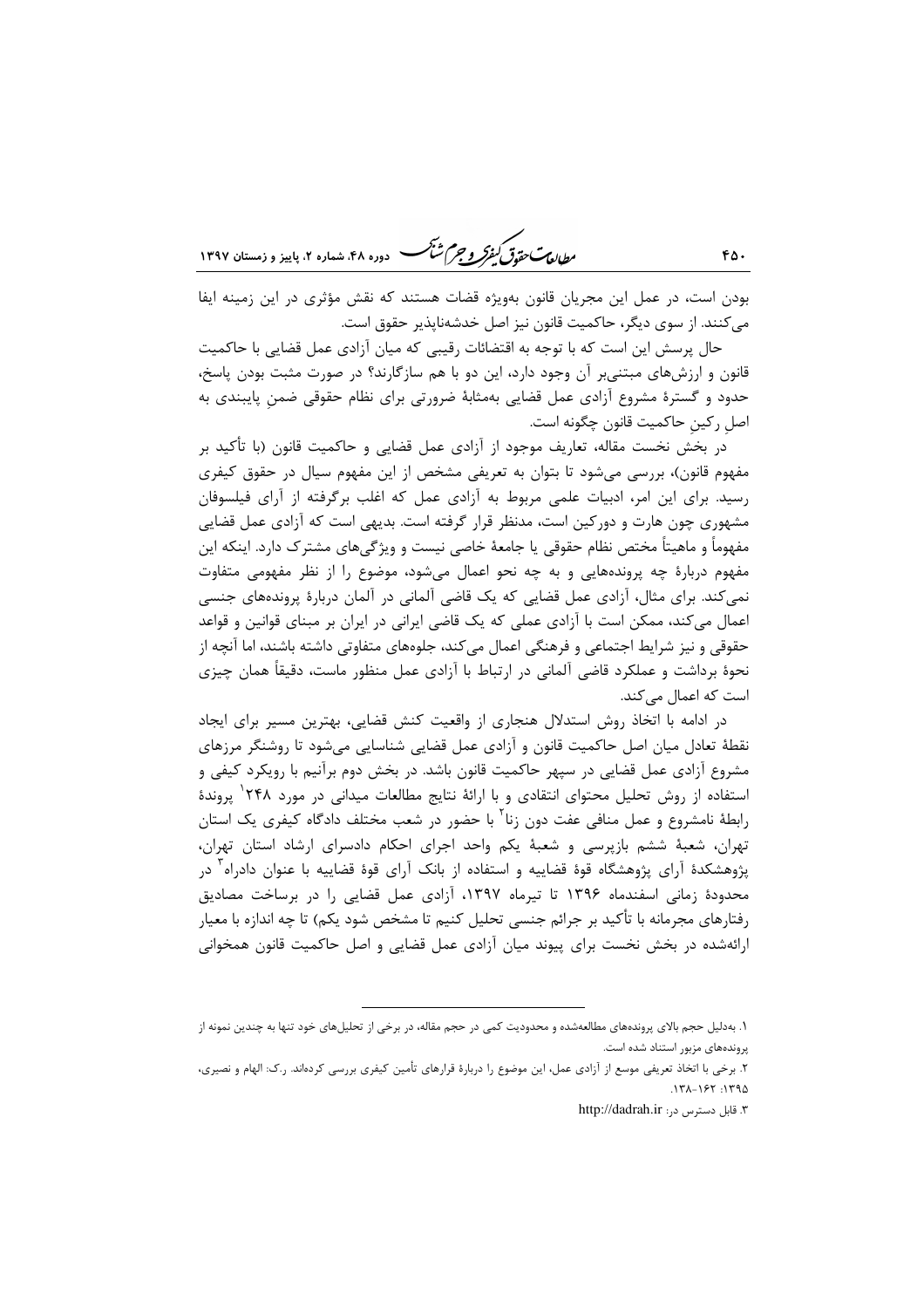دارد) و دوم) به کار گیری این آزادی عمل تا چه حد توانسته به ایجاد رویهٔ قضایی واحد در گسترهٔ جرم مزبور بينجامد؟

## ۱. آزادی عمل قضایی

در فرهنگهای لغت آکسفورد و کمبریج آزادی عمل با عبارتهایی چون قضاوت، آزادی یا قدرت تصمیم گیری، اقدام طبق قضاوت شخصی فرد، قدرت نظارت کنترلنشده و نیز آزادی در تصميم گيري، حق انتخاب، حق يا توانايي تصميم گيري تعريف شده است (Oxford & Cambridge). در ادبیات تخصصی حقوق، آزادی عمل به مشکلات حقوقیای اشاره دارد که قاضی در جریان قضاوت و در فرايند حل تعارض بهوسيلهٔ قانون با آن مواجه است (Hawkins, 1992: 32-35). هارت<sup>\</sup> از برجستهترين نظريهپردازان معاصر فلسفهٔ حقوق، آزادي عمل را نوعي فضيلت، قابليت فكرى، عقلاني و نزدیک به واژگانی چون عقل یا خرد عملی، بصیرت، حقیقتبینی، سنجیدگی و تدبیر میداند (Hart, 1956: 2. وي در تعريف آزادي عمل مينويسد: «آزادي عمل يعني قدرت تشخيص يا تميز اینکه در حوزمهای گوناگون چه چیزی شایستهٔ انجام است» (Ibid). مهمترین ویژگی موقعیتهایی که از نظر هارت مستلزم آزادی عمل قضایی است، بدین شرح است: «۱. نامشخص بودن درستی یا نادرستی یک تصمیم؛ ۲. فقدان شرایط و اوضاع و احوال دقیقی که یک قاعده باید در آن شرایط بهطور مشخص به کار رود؛ ۳. عدم امکان نشان دادن اهمیت ارزشها نسبت به یکدیگر از طریق اعمال آزادی عمل و اصول و قواعد روشن. به باور وی تصمیمهایی را که براساس آزادی عمل اتخاذ میشود، نمیتوان بهراحتی با واژگانی چون درست یا غلط توصیف کرد، بلکه بهجای آن می،توان از واژگانی چون خردمندانه، عاقلانه، منطقی، یا در قالب مقایسه از عبارتهایی چون سنجیدهتر، عاقلانهتر و بهتر استفاده کرد. همچنین، تصمیمات اتخاذشده براساس آزادی عمل را فقط می توان توجيه <sup>۲</sup> كرد؛ اگرچه نتوان آنها ۱٫ تأييد كرد و از حقانيتشان سخن گفت» ((3-3 :1992 .Hawkins, 1992

برای فهم هرچه بهتر و عمیقتر مفهوم و کاربردهای آزادی عمل قضایی، پیشنهاد باراک<sup>۳</sup> مبنیبر تقسیم پروندهها به سه دستهٔ آسان<sup>۴</sup>، متوسط<sup>۵</sup> و سخ*ت<sup>۶</sup> س*ودمند بهنظر میرسد. موارد <sup>آ</sup>سان به حالتی اشاره دارد که هیچ مشکل معرفتی یا شناختی در شناسایی راهحل قانونی وجود ندارد، زیرا مفهوم و مصداق یک قاعدهٔ حقوقی کاملاً روشن است. ازاینرو، تصمیمهای اتخاذشده در این موارد، تصمیمهای مکانیکی یا روتین خوانده می شوند که دقیقاً به معنای اعمال قانون|ند (Barak, 1989: 36-39). در موارد متوسط نيز وجود يک ياسخ حقوقي درست هميشه مفروض است؛ در واقع، اگرچه در نگاه نخست ممکن است بهنظر آید که بیش از یک پاسخ درست وجود دارد، از

- 1. Hart
- 2. Justify
- 3. Barak
- 4. Easy Case
- 5. Medium Case 6. Hard Case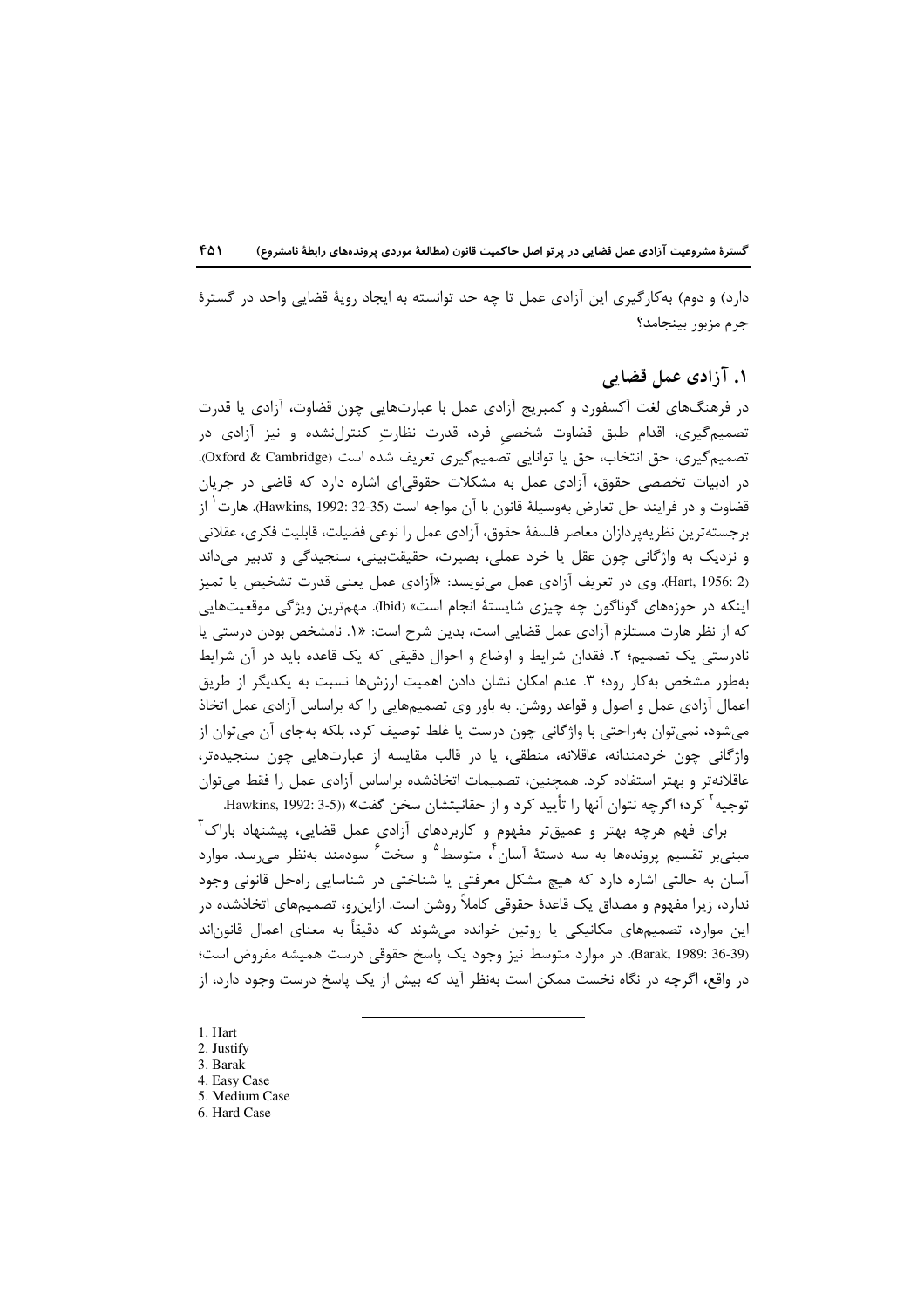ر<br>رواده سی تحقیق گفتر و جرم شنگ هست دوده ۴۸، شعاره ۲، مامیز و ذمستان ۱۳۹۷

طریق تحلیل حقوقی قابل تشخیص است که تنها یک پاسخ از میان پاسخها صحیح است. ازاین٫و موارد متوسط تنها نيازمند تحليل و نه يک انتخاب آزاد و مستقل|ند (40-39 :Barak, 1989). درنهايت باراک معتقد است در پروندههای دشوار یا سخت چندین پاسخ حقوقی صحیح وجود داشته یا اساساً هیچ روشی برای یافتن و احراز پاسخ صحیح وجود ندارد. در این شرایط حتی تفسیر حقوقی دقیق و پیچیده نیز موفق به یافتن پاسخ حقوقی درست نمیشود. در این موارد قاضی باید براساس آزادی عمل اقدام كند (Barak, 1989: 40-41).

در تقسیم بندی کلی و تعبیری متفاوت می توان آزادی عمل را به دو گونه «آزادی عمل ضعیف» و «آزادی عمل قوی» آبهکار برد؛ دو کاربردی که محل بیشترین مباحثات و مناقشات نظری میان نظریهپردازان برجستهٔ فلسفهٔ حقوق چون هارت و دورکین ٰ بوده است. محل بحث، آزادی عمل قوی است، زیرا بین آزادی عمل ضعیف و اصل حاکمیت قانون چالشی پیش نمی آید.

#### ۱-۱. آزادی عمل ضعیف

ابتدا لازم است دربارهٔ معادل مفهومی واژهٔ انگلیسی «Discretion» همراه با وصف «weak» به نتیجه برسیم. وقتی با ترکیب «Weak Discretion» مواجه می شویم، شاید استفاده از عبارت آزادی عمل چندان دقیق و صحیح نباشد، زیرا آنچه قاضی در موارد مستلزم «Weak Discretion» با آن مواجه است، بههیچروی «آزادی عمل» نیست و کنش قضاوت تنها براساس صلاحدید قاضی و نه آزادی عمل وی به انجام می رسد. این ترکیب دلالت بر این معنا دارد که قاضی قوای شناختی خود را بهخوبی به کار برده، خوب استدلال کرده و درنهایت به قضاوتی درست رسیده است. در این ترکیب، سخن از بهکارگیری درست قوای فکری توسط قاضی است. بدیهی است تمام این قابلیتها برای قاضی همان طور که هارت معتقد است، یک فضیلت، خرد و تدبیر است. حال آنکه «آزادی عمل» بیشتر معنای منفی را به ذهن متبادر می سازد و درست به همین سبب است که نویسندگان در تعاریف عملیاتی از آزادی عمل قوی، سعی میکنند مؤلفههای مفهومی محدودکننده برای آن برشمارند. پس عبارت «آزادی عمل» اصلاً به معنای قضاوت درست و یک فضیلت نیست و حتی ممکن است در آن کاملاً یک رذیلت هم شکل بگیرد. اما واژهٔ «صلاحدید» بهتر میتواند بهکارگیری درست قوای شناختی قاضی را نشان دهد تا «آزادی عمل».

صلاحديد در سه معنا به كار مى رود: **صلاحدید بهمثابهٔ قضاوت ٔ**ٔ، به این معنا که اِعمال معیارهای حقوقی از سوی قاضی نمیتواند بەصورت مكانيكى باشد، بلكه مستلزم نوعى قضاوت است. در اين معنا تصميم گيرنده صلاحديد خود را در صدور حکم اعمال میکند. الکسی<sup>۵</sup> این مفهوم از صلاحدید را «صلاحدید معرفتی یا

- 1. Weak Discretion
- 2. Strong Discretion
- 3. Dworkin
- 4. Discretion as judgment
- 5. Alexy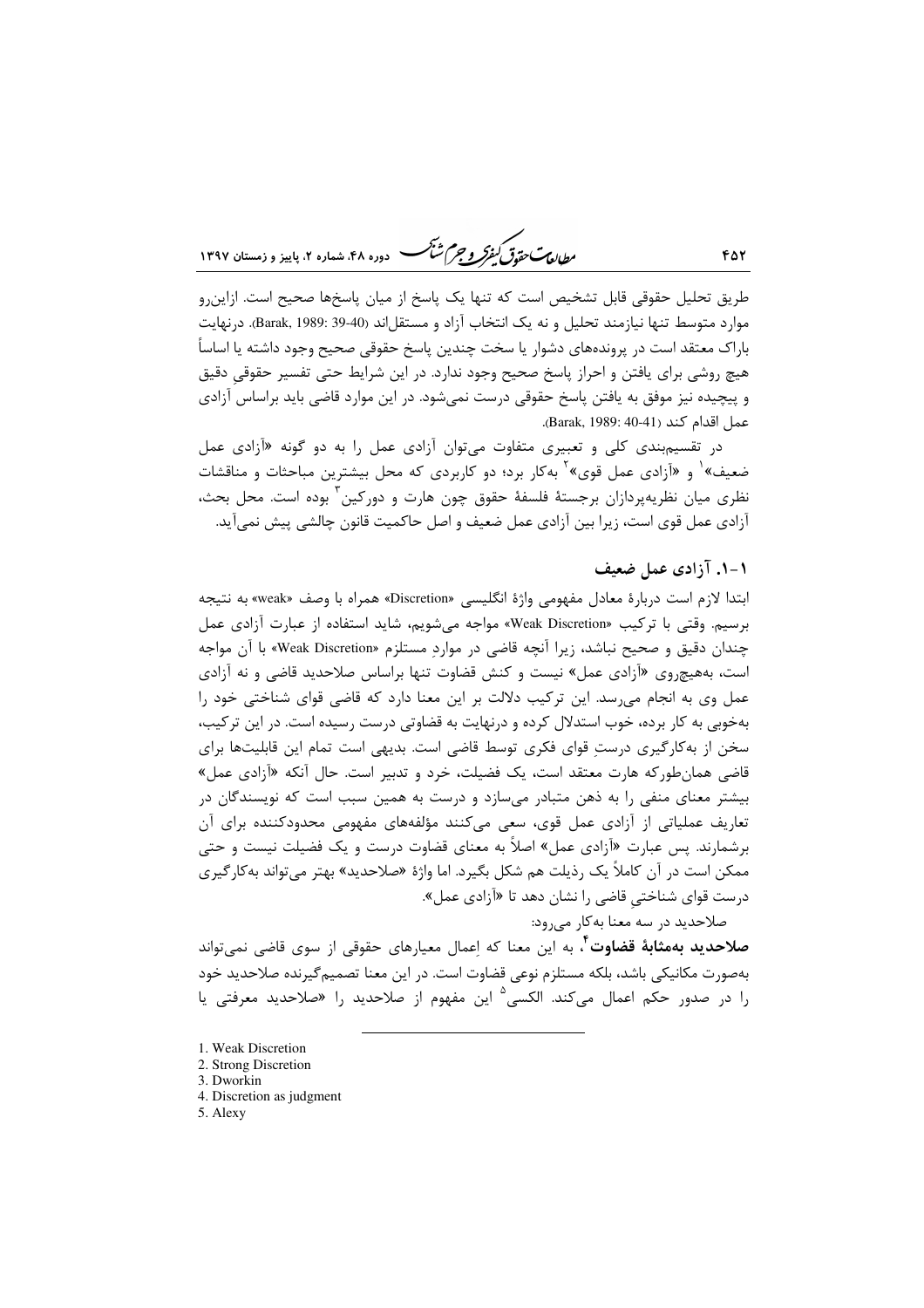شناختی»<sup>\</sup> میiامد (517 :2007) (Klatt, و کِلَت آن را بسته به نوع معرفتی که صلاحدید به آن مربوط میشود، به صلاحدید شناختی تجربی ٔ و صلاحدید شناختی هنجاری ٔ تقسیم میکند. در گونهٔ نخست این اجازه به قاضی داده میشود که در توجیه ذهنی یا درونی قضاوتهایش، از تجارب نانوشتهٔ خویش بهره گیرد (Klatt, 2007: 517). گونهٔ دوم نیز به معنای صلاحدید در دانش و معرفت هنجاری است.

**صلاحدید بهمثابهٔ حتمیت و قطعیت ٔ،** با تأکید بر ماهیت تصمیمات قضایی|ی که در معرض بازنگری و تجدیدنظر واقع نمی شوند، به کارکرد صلاحدید در سلسلهمراتب دادگاهها اشاره دارد. این موارد نوعاً شامل تصمیمهایی می،شود که از سوی بالاترین مقام و مرجع قضایی در موضوعی معین اتخاذ شده و از نظر قانونی قطعی و غیرقابل تجدیدنظرند. این معنا ضرورتاً به مشکلات موجود در فهم قانون یا وجود استقلال قضایی برای تصمیمگیری در خصوص محتوای یک راهحل نمی پردازد، بلکه به این واقعیت اشاره دارد که قضات اختیار و صلاحیت اتخاذ یک تصمیم نهایی را دارند و تصمیم آنها نمی;تواند از سوی هیچ مقام دیگری بازبینی یا نقض شود. در واقع، این مفهوم از صلاحدید تنها در مواردی کاربرد دارد که مراحل تجدیدنظرخواهی تماماً طی شده و حکم قطعی شده باشد<sup>0</sup> (Dworkin, 1977: 32; Isaacs, 1933: 399, 341-342; Pattenden, 1990: 2; Iglesias, 2001: 5.

و اما **سومین برداشت از صلاحدید** به موقعیتهایی اشاره دارد که اگرچه یک پاسخ حقوقی درست وجود دارد، اما اطلاعات ناقص بوده و پاسخها چندان واضح نیستند. ازاین و مفسر قانون با مشکلات معرفتی<sup>۶</sup> در فهم زبان قانون مواجه است. ازاین٫و، صلاحدید در این معنا مستلزم یک فرایند ذهنی پیچیده و حاکی از ضرورت قضاوت خوب و هوشمند در مواردی است که قانون بهوضوح مفهوم و مقصود مقنن را نمىرساند (77 & 35 ,32 ,35 .1001 .1glesias, بعضى نظريهيردازان حقوقی، این مفهوم از صلاحدید را برای اشاره به محدودهٔ آزادی قضات در پیدا کردن واقعیتهای پروندهٔ اصلی و مهم یک پرونده بهکار می,برند. البته نه به این معنا که قضات قدرت برساخت یا ابداع واقعیتهای اساسی و اصلی را دارند، بلکه صلاحدید در این معنا زمانی است که قاضی در اثبات فکتهای پرونده در مقام ارزیابی این مهم باشد که چه میزان دلایل کافی است. به همین دلیل، این برداشت از صلاحدید، منعکس کنندهٔ مشکلات معرفتی در تعیین این امر است که وقتی اطلاعات كامل نيست، كدام فكت به حقيقت نزديكتر است (Ibid: 5).

6. Epistemic Difficulties

<sup>1.</sup> Epistemic Discretion

<sup>2.</sup> Epistemic-empricial Discretion

<sup>3.</sup> Epistemic-normative Discretion

<sup>4.</sup> Discretion as Finality

۵. البته با توجه به تجديدنظر فوق|لعاده توسط رئيس قوهٔ قضاييه در نظام حقوقي ايران، صلاحديد به اين معنا در حقوق كيفرى ما همیشه متزلزل است.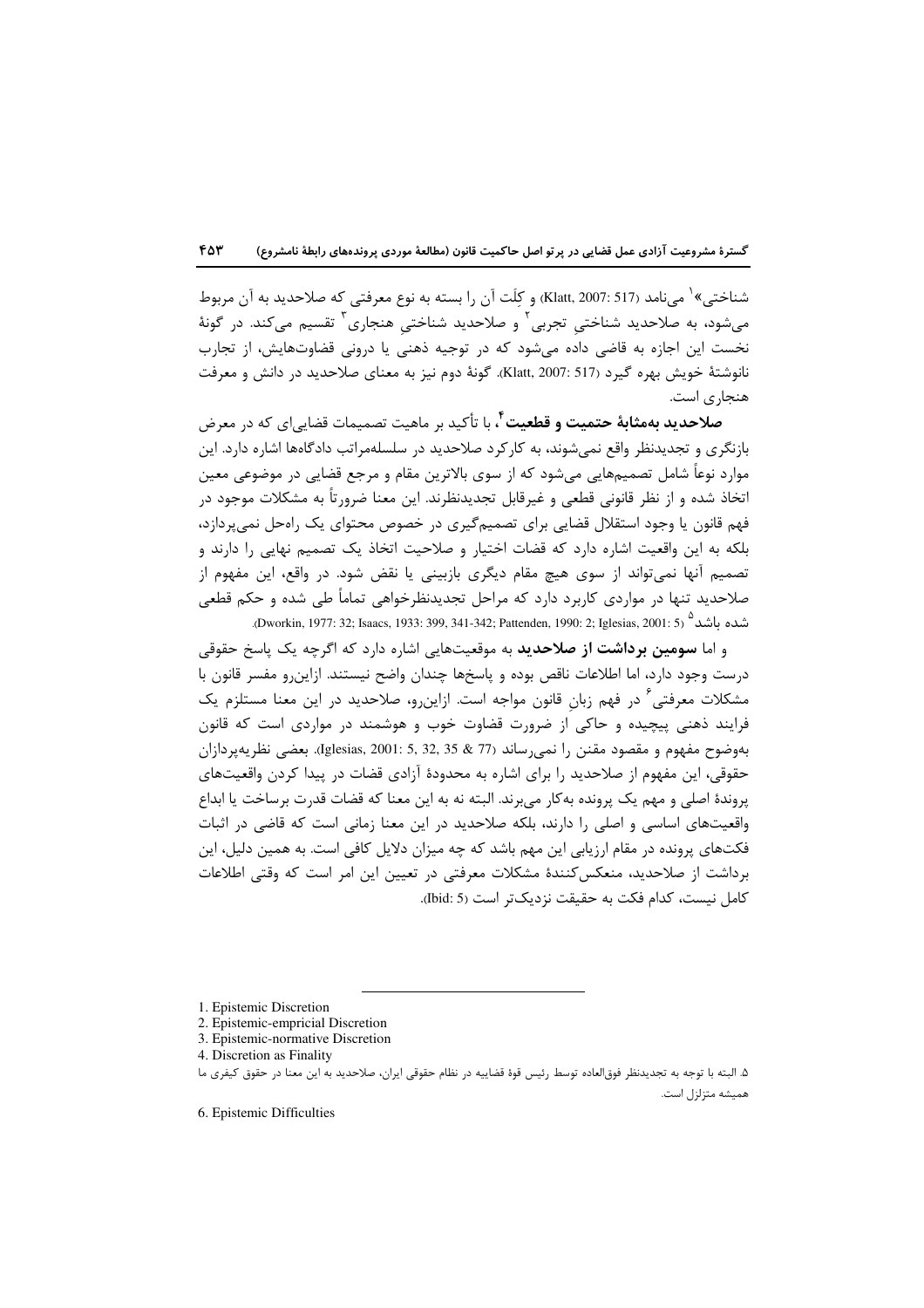ط *لعات حقوق كيفركر وجرم ش<sup>ي</sup>خ* 

۲-۱. آزادی عمل قوی

۴۵۴

در موارد تعین قانون، قاضی مکلف به اجرای حکم قانون است. قاعدهٔ قانونی مسلم و روشن تکلیف حقوقی هر قضیهٔ محتملی را در آینده پیشبینی میکند و قانونگذار دانا نیز میتواند قواعد را بهاندازهٔ کافی دقیق و جزئی که تمام پیشامدهای ممکن را پوشش دهد، از پیش تنظیم کند. بااین حال، در عمل قانونگذار دانای کامل نیست و بهندرت قواعدی یقینی و قطعی وضع می کند. درنتیجه، قواعد حقوقی کاملاً نمی توانند احتمال آزادی عمل را در آینده از بین ببرند ( .Prebble 7 :2006). در این وضعیت قاضی ناگزیر است فراتر از قواعد حقوقی با تفسیری از قانون که بسیار نزدیک به کنش قانونگذاری و ایجاد یک قاعدهٔ حقوقی<sup>۱</sup> جدید است، تصمیم بگیرد. ازاین٫و، به دلیل خلأهای موجود در محتوای قانون، قاضی باید این صلاحیت را داشته باشد که آن را با بهکارگیری آزادی عمل پر کند (74 :Himma, 1999). در واقع، آزادی عمل قوی، به وضعیتی اشاره دارد که قاضی با چند پاسخ حقوقی به یک مسئله مواجه بوده و هر کدام از آنها ارزش یکسان داشته و از نظر قانون به يک اندازه قابل يذيرش اند (1975: 363) (Iglesias,2001: 6; Hart & Sacks, 1958: 18; Greenawalt, 1975: 366

این معنا از آزادی عمل می¤واند نزدیک به مفهومی باشد که لوزاتی<sup>۲</sup> از آن به آزادی عمل ضمنی ٌ در مقابل آزادی عمل صریح ٔ تعبیر میکند. در آزادی عمل صریح، قانونگذار در موضوعی خاص آشکارا به قاضی آزادی در تصمیمگیری اعطا میکند. قانون بهصراحت چارچوبی تعیین می کند که قاضی دامنهٔ ویژه و مشخصی از آزادی و استقلال را در اتخاذ تصمیم نهایی داشته باشد. لوزاتی بر این باور است که این نوع اختیار صریح علاوهبر اینکه از نظر قلمرو محدود و موضوع كنترل است، ارتباط كمي نيز با آزادي عمل قوى دارد، زيرا آزادي عمل قوى ناظر بر شرايطي است كه در موارد غيردقيق بودن قانون، ابهام قانون، سكوت قانون يا تناقض در قانون، قاضي موظف به اتخاذ تصمیم است. بنابراین، به باور وی آزادی عمل قوی مترادف با آزادی عمل ضمنی است و به بسترهایی اشاره دارد که در آن مقامات قضایی مجبورند میان گزینههای متفاوت تصمیم گیری كنند، اگرچه هرگز بهطور صريح چنين اختياري به آنها داده نشده باشد ( ,Iglesias, 2001:7; Luzzati ,(130-137 .1990 بهنظر می رسد نتوان آزادی عمل ضمنی را کاملاً با آزادی عمل قوی مترادف دانست، زیرا آزادی عمل قوی می تواند آزادی عمل صریح را نیز شامل شود. برای نمونه، در مواردی که قانونگذار در تعیین مجازات به قاضی صراحتاً آزادی عمل میدهد، در واقع قاضی با «چند پاسخ حقوقي درست» مواجه است، لذا طبق تعريف مي تواند آزادي عمل قوي باشد.

برخی از عبارت «آزادی عمل ساختاری»<sup>۵</sup> مترادف با مفهوم آزادی عمل قوی استفاده میکنند (Alexy, 2002: 310). به اين معنا كه ساختار خود قانون امكان انتخاب را از ميان احتمالات متفاوتي

- 1. Legal Rule
- 2. Luzzati

- 4. Explicit discretion
- 5. Structural discretion

<sup>3.</sup> Implicit discretion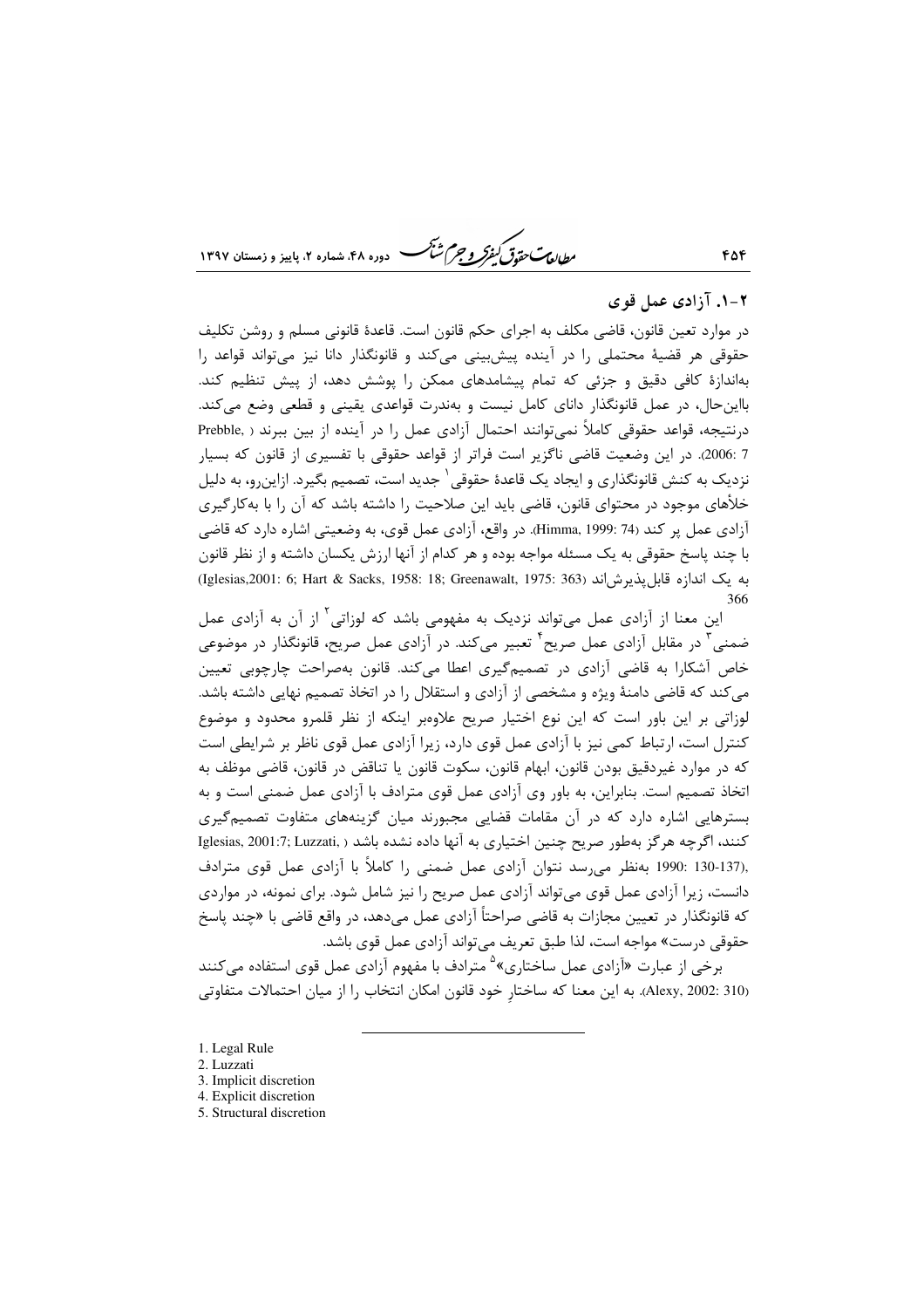که از نظر قانونی به یکمیزان معتبرند، میسر می سازد؛ یعنی با توجه به اینکه ساختار قانون در تعیین مرز دقیق بایدها و نبایدها محدودیت دارد، این اجازه را میدهد که با آزادی عمل قضایی این شکاف بر شود (516 :2007 .Klatt, بعضي نظريهپردازان نيز آزادي عمل قوي را بهدليل اعطاي قدرت بيش|زحد به قاضي، با خودسرانگي و دلبخواهي بودن ` هم معنا ميدانند ( ,Iglesias,2001:7, Hayek .(1944: 228, 453

اگرچه آزادی عمل قوی ظرفیتهایی را برای جرمزدایی یا جرمانگاری عملی در اختیار قاضی قرار می،دهد، بهدلیل محدودیتهای زبان و از جمله زبان حقوقی یکی از ضرورتهای اجتنابنایذیر هر نظام حقوقی است. بنابراین، اصل وجود آن انکارناپذیر است. با وجود این، ضروری است ضوابط و محدودیتهایی تعیین شود تا تصمیمهای دلبخواهی، خودسرانه و تصمیمهایی که بر مبنای باور اشتباه قاضی مبنیہر داشتن آزادی عمل اتخاذ می شود، از حوزۂ آزادی عمل قوی خارج شده و كنترل شوند.

ایگلسیاس مؤلفههایی مفهومی برای آزادی عمل قوی برمی شمارد که عبارتاند از: آزادی عمل بهمثابهٔ انتخاب ۖ (آنهم تنها انتخاب یک گزینه، جایی که امکانهای مختلفی برای اقدام وجود دارد و هر یک از آنها ویژگیهای منحصربهفردی دارند)؛ ضرورت توجیه<sup>۳</sup> (چراپی و چگونگی اتخاذ یک تصمیم مشخص در میان گزینههای جایگزین)؛ ضرورت منطقی بودن ٔ تصمیمات اتخاذشده (به معنای طیفی از پاسخهای قابل پذیرش و معقول که تصمیمگیرنده باید از میان آنها تصمیم خود را برگزيند)؛ وظيفة قضايي (اقدامات مبتني بر آزادي عمل در چارچوب وظيفة كلي قضات به اتخاذ تصمیم معنا میLبان<sup>م</sup>)؛ و درنهایت استعلای ارزش صدق گزارههای قانونی از تواناییهای شناختی قاضی (روایی تصمیم ناشی از آزادی عمل، در گرو باورهای مفسر نیست) (60- Iglesias, 2001: 5، بر این اساس، در یک تعریف عملیاتی از آزادی عمل قوی با الهام از مؤلفههای مفهومی مذکور می توان آن را یک انتخاب موجه از میان گزینههای قابل قبول متفاوت برای عمل به وظیفهٔ قضایی دانست؛ بهطوری که براساس واقعیتهای پرونده نتوان ارزش صدق گزارههای حقوقی و بهتبع آن یک پاسخ حقوقي درست ,ا يافت.

# ۲. آزادی عمل قضایی در چارچوب حاکمیت قانون

پاسخ به این مسئله که اصل حاکمیت قانون با آزادی عمل قضایی چه چالش یا چالشهایی پیدا می کند، بستگی به برداشتی دارد که از این دو مفهوم می توان داشت. دو دیدگاه در این خصوص وجود دارد: دیدگاه نخست، قانون ٫ا با نگاهی بهشدت فرمالیستی، صرفاً مجموعهای از قواعد حقوقی

<sup>1.</sup> Arbitrariness

<sup>2.</sup> Discretion as choice

<sup>3.</sup> The demand for justification

<sup>4.</sup> Reasonableness

۵. به موجب اصل ۱۶۷ قانون اساسی قضات موظف به صدور رأی هستند، وگرنه مستنکف از احقاق حق شناخته شده که طبق مادهٔ ۵۹۷ قانون تعزیرات مصوب ۱۳۷۰ جرم محسوب میشود.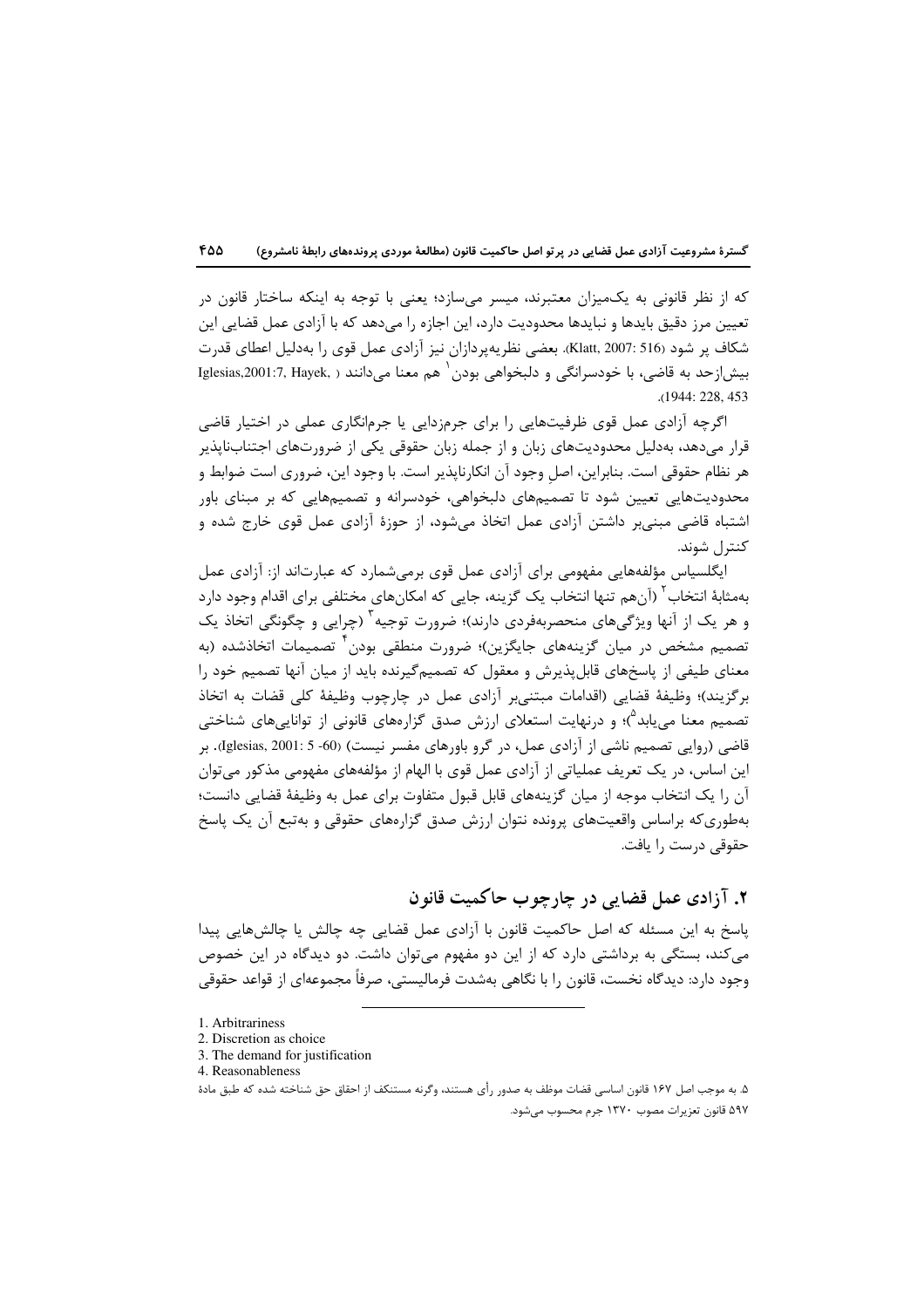بط<sub>الع</sub>ت حق<sub>دق</sub>ی کنف**کر و جرم ش**نگ .<br>• دوره ۴۸، شماره ۲، بابیز و زمستان ۱۳۹۷

مکتوب در متن قانون میداند که نتایج تصمیمات قضایی را در هر پرونده از پیش تعیین می کند؛ آنچه قاضی اسکالیا آن را «قانونی از قواعد»<sup>۱</sup> میiامد (1175-1175 :Scalia, 1989). در این برداشت مضيق و شكلي از قانون، حاكميت قانون بەمثابهٔ قواعد تعيين،كنندهٔ نتيجه<sup>۲</sup>، مدنظر است. بدیهے, است در نتیجهٔ این برداشت از حاکمیت قانون، آزادی عمل بهدلیل ابتناء بر دلایل فراقانونی، مساوی با فاصله گرفتن از «نص صریح قانون» ٰ و در نتیجه ناقض اصل حاکمیت قانون است. اما در رویکرد دوم، نهتنها قواعد، بلکه اصولی ٔ هم که بهصورت ضمنی در هر نظام حقوقی به رسمیت شناخته شدهاند، بهعنوان بخشی از معیارهای حقوقی دلایلی را برای تصمیمهای قضایی در اختیار قاضی قرار میدهند. در این معنا، دلایل حقوقی علاوهبر آنکه شامل مجموعهای از منابع حقوقی معتبر و الزامآور (قواعد حقوقی) میشوند، شامل مجموعهای از اصول حقوقی|ند که در همان معنای مشهور و آشنای دورکینی، در تفسیر قانون و تطبیق حکم بر موضوع مشروعیت دارند (-Burton, 1994: 181 182). به تعبیر سادهتر، تفاوت برداشت اول و دوم در این است که در برداشت اول تنها قاعده مبنای کنش قاضی و تصمیمگیری قرار میگیرد و در برداشت دوم علاوهبر آن، اصول حقوقی هم در نظر گرفته می،شود ؓ. در نتیجه، در مواردی که قواعد حقوقی پاسخگو نیستند، نمی،توان آنچنان که اثبات $\xi$ ایان معتقدند، گفت قضات در حال قانونگذاری|ند. بلکه از آنجا که قضات نهتنها موظف به اعمال قواعد که برآورد و نتیجهگیری از اصول نیز هستند، ضروری است با استناد به اصول حقوقی موجود و البته مرتبط، حکم قضیه ,ا بیابند. در این صورت، آزادی عمل بهدلیل ابتناء بر اصول حقوقي، همچنان در قلمرو حاكميت قانون خواهد بود. بنابراين، لازم است ابتدا الگوي اصول حقوقي بهجای قواعد حقوقی بهمنزلهٔ رویکرد مختار این پژوهش در ایجاد موازنه میان آزادی عمل قضایی و اصل حاكميت قانون بررسي و سپس اين الگو از منظر تفسير گرايي توجيه شود.

در این الگو نظام حقوقی منحصراً متشکل از قواعد حقوقی مصرح در قانون یا برآمده از رویهٔ قضایی نیست، بلکه شامل اصول کلی حقوقی نیز می شود که در فقدان قواعد یا تعینiاپذیری نسبی آنها در مرحلهٔ ثبوت حکم (نه اثبات واقعیتهای دعوا) و توجیه آن از لحاظ اخلاقی، آنجا که قاضی

1. law of rules

در این جا قاعده در مقابل اصل به کار رفته است.

- 3. Departing from the letter of the law
- 4. Rule of law as a set of rules and principles

۵. به بیان ساده، «قواعد حقوقی» یعنی مجموعه مواد قانونی که به تصویب نمایندگان مجلس قانونگذاری رسیده است. در مقابل «اصول حقوقي» يعني مجموعه ارزشهاي حاكم بر يک نظام حقوقي که قواعد حقوقي بر آنها مبتني است. بنابراين، مي توان اصول حقوقی را روح قواعد مصرح در مجموعه قوانین دانست. از اینرو، تمایز مهم میان قواعد حقوقی و اصول حقوقی در این است که قواعد به سبک «همه یا هیچ» معادل " All –or-nothing "اعمال شده و حالت صفر و یک و به تعبیر دورکین «ظرفیت دوبنیانی» دارند؛ یعنی یک قاعده دربارهٔ یک فکت خاص و مشخص یا اعتبار داشته و باید اعمال شود یا پاسخی که مقرر میکند، معتبر نیست. از قواعد یا یک نتیجهٔ خاص عاید میشود یا خیر. در همین زمینه پرِبِل قواعد را دارای ساختار منطقی و قابل پیشبینیِ «If x, then y» میداند (Prebble, 2006: 6) در مقابل، اصول دلایلی را بیان میکنند که اگرچه تنها در یک جهت خاص استدلال می كنند، ولی مستلزم تصميم مشخصی نيستند (Peter, 2015: 14).

<sup>2.</sup> Rule of law as a law of result – determining rules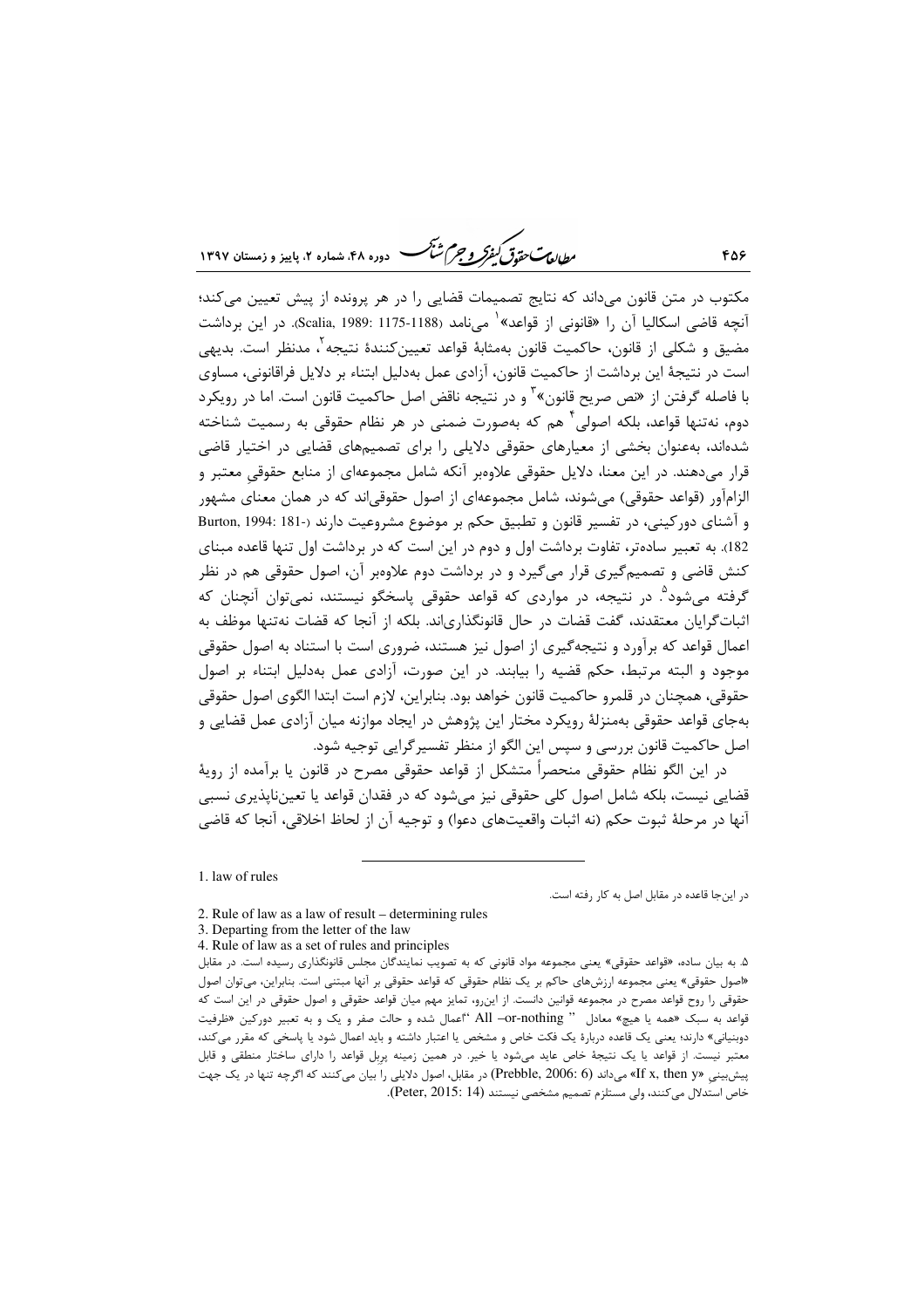تابع قواعد نوشته نیست، می تواند با تفسیر خود «کشف قاعده» کند و دست بهنوعی «عملیات تفسیری» بزند. این قواعد اعمال نظرهای شخصی و تصمیمگیری براساس معیارهای فراقانونی نیستند، بلکه برآمده از اصولی اند که خود مبنای اخلاقی دارند و در روح قانون مستترند. اگرچه ممکن است بسیاری از این اصول حقوقی در قانون تصریح نشده باشند، از مجموعه مواد قانونی بهراحتی قابل استنباط هستند (کاتوزیان، ۱۳۸۰: ۱۱۳). برای نمونه، در حقوق ایران در هیچ مادهٔ قانونی نیامده که «هیچکس نمیتواند از خطای خود سود ببرد»، اما گویی حاجتی به بیان نبوده و میتوان به٫احتی بر مبنای آن حکم داد.

نقطهٔ مقابل این رویکرد، رویکرد تحدید قلمرو معیارهای حقوقی به قواعد حقوقی است که به گفتهٔ دورکین توصیفی ناقص و ناکافی از ماهیت استدلال حقوقی، استدلال قضایی و بهتبع آن ماهیت قانون است که ریشه در دیدگاه اثباتگرایانی چون هارت دارد که قانون را تنها شامل مجموعهای از قواعد حقوق موضوعه می،دانند. براساس این نظریه، برای حل مواردی که قاعدهٔ واضح و روشنی در حقوق موضوعه برای حل یک مسئله وجود ندارد، گویا قدرت قانون «تمامشده» یا بهاصطلاح «تهكشيده»<sup>\</sup> است (Steiner,1976: 135). در اين شرايط از يكسو، قاضى تابع هيچ قاعدهای نیست و از سوی دیگر مکلف به رسیدگی به دادخواهی و صدور حکم است. بنابراین، تنها منبع جهت صدور حکم، اّزادی عمل در مفهوم قوی اّن است که قاضی میتواند با تبعیت از معیارهای فراقانونی، سیاستهای رسمی دولت یا براساس ارزشها و اولویتهای شخصی خود با خلق یک قانون جدید در خصوص موضوع اتخاذ تصمیم کند. به همین سبب در این رویکرد، کنش قضاوت از ماهيتي تقنيني و خلاقانه براي تغيير قواعد موجود و فرمولبندي قواعد جديد برخوردار است. این روایت با آرمان حاکمیت قانون در تعارض است. دورکین بر این باور است که قاضی در فقدان قواعد می تواند از اصول حقوقی نیز کمک بگیرد (Dworkin, 1963: 632). در نگاه تفسیر گرایانی مانند دورکین، آزادی عمل ضابطهمند و بهعبارتی اصلِمند است، به این معنا که تصمیمگیری بر مبنای اّزادی عمل نهتنها بر مبنای معیارهای دلبخواهی نیست، بلکه تنها در چارچوب اصول حقوقي قابل اعمال بوده و قاضي موظف است براي توجيه حكم خود به اصول حقوقي استناد كند. این الزام موجب میشود تا با برداشتی که از آزادی عمل در این رویکرد وجود دارد، یعنی آزادی عمل بهمثابهٔ اصول حقوقی، آزادی عمل تنها در چارچوب اصول حقوقی اعمال شود.

بهنظر می رسد آنچه در رابطهٔ آزادی عمل قضایی با حاکمیت قانون نقش خیلی مهمی ایفا مي كند، نوع برداشتي است كه نسبت به قانون و قدرت اجبار كنندگي آن داريم: آيا قانون بايد نتايج قطعی و مشخصی را عرضه کند یا اینکه برای قانون همین اندازه بسنده است که دلایلی برای سنجش و ارزیابی در اختیار مفسر قرار دهد؟ به دیگر سخن، آیا قانون بهطور منحصربهفرد، تعیین کنندهٔ نتایج حقوقی است یا فقط ارائهکنندهٔ دلایلی است که در فرایند قضایی باید در عرض دلایل احتمالی دیگر، مورد سنجش قرار گیرد؟

1. Run out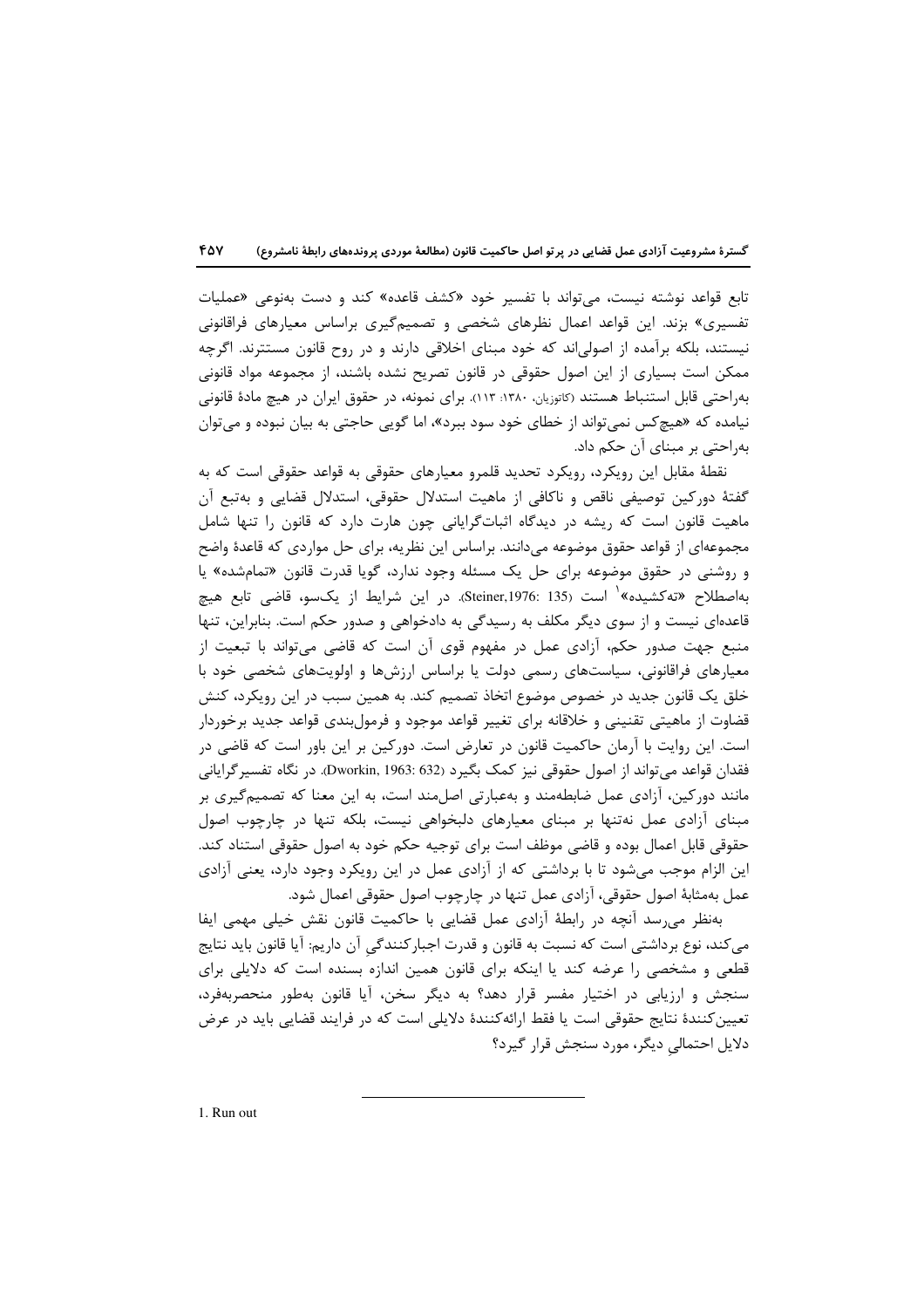ر .<br>روال<del>ه به ت</del>قاق *گفتر و جرم شنگ* دوره ۴۸، شعاره ۲، پاییز و زمستان ۱۳۹۷

بنابراین، اگر از یکسو، حاکمیت قانون را به این معنا بدانیم که قانون در ارائهٔ دلایلی که برای کنشهای قضایی بهکار میرود، حاکمیت دارد و قانون ارائهکنندهٔ دلایل معتبر حقوقی برای توجیه تصمیمهای قضایی اعم از قواعد و اصول حقوقی است و نه ارائه کنندهٔ نتایج قطعی و مسلم در تمام موارد، و از سوی دیگر آزادی عمل را تنها در چارچوب همین دلایل حقوقی تعریف کنیم، یعنی آزادی عمل بهمثابهٔ یک اصل حقوقی شکلی فهمیده شده و نوعی دلیل حقوقی در توجیه تصمیمهای قضایی دانسته شود، در این صورت آزادی عمل بهمثابهٔ اصلی میشود که در بطن دلایل حقوقی برای توجیه تصمیمهای قضایی بهکار میرود. ازاینرو، قاضی در مقام اعمال آزادی عمل قضايي، تنها مجاز به اقدام در چارچوب دلايل حقوقي خواهد بود؛ يعني دلايلي كه يا بەوسيلهٔ قانون ايجاد شده يا دلايل مستقلي كه قانون اجازهٔ اعمال آنها را به قضات ميدهد. در چنين وضعيتي، میتوان پذیرفتن آزادی عمل قضایی در چارچوب اصل حاکمیت قانون را تحققیافته پنداشت. این شیوه از ایجاد پیوند میان حاکمیت قانون و آزادی عمل قضایی، شیوهٔ کم و بیش دورکینی حل تعارض است که ازیکطرف مستلزم گسترش دامنهٔ معیارهای حقوقی از قواعد به اصول حقوقی و از طرف دیگر به رسمیت شناختن آزادی عمل بهمثابهٔ تصمیمهایی در چارچوب اصول حقوقی است.

یرسش را صریحتر مطرح کنیم: راهکار گسترش دامنهٔ معیارهای حقوقی از قواعد به اصول حقوقی برای پیوند نظری آزادی عمل قضایی با اصل حاکمیت قانون بر چه مبنایی استوار است و به دیگر سخن، اساساً چرا باید این استدلال را پذیرفت؟ نخستین پاسخی که به ذهن می,سد ضرورت داشتن عمل طبق «ارزش انسجام» <sup>۱</sup> است که استدلال هنجاری ارائهشده در این مقاله را بر پایهٔ نظریهٔ تفسیرگرایی توجیه میکند. ارزش انسجام، لازمهٔ تحقق ارزشهای سیاسی مشترک دیگر چون آزادی سیاسی، فردی، حقوقی و غیره و حرکت در راستای آنهاست. به دیگر سخن، تحقق ارزشهای فوق، در گرو آن است که حکومت رفتار منسجمی داشته باشد. این انسجام در بستر گفتمان قضایی مستلزم آن است که تفسیر قاضی از مواد قانونی مبهم و نامشخص بهگونهای باشد که بیشترین انسجام را با تصمیمات قبلی نظام قضایی داشته باشد. این مهم تحقق نمی یابد، مگر آنكه قضات در توسل به آزادي عمل از الگويي يكسان تبعيت كنند؛ الگويي كه گسترهٔ مشخصي از اختیار و قدرت تشخیص را در اختیارشان قرار دهد. «این الگو می تواند پایبندی قضات به همان اصول حقوقی در موارد ضرورت باشد. اصولی که تبعیت از آن می تواند به انسجام تصمیمات قضایی، پرهیز از خاصنگری، عدالت فردنگر و فراتر از آن به توجیه منطقی تصمیمات مبتنی,ر آزادی عمل بینجامد. لذا در موارد ابهام قانون و بهطور کلی تعینiیایذیری قانون نیز قاضی موظف به ارائهٔ تفسیری از قانون و اتخاذ تصمیمی است که همچنان در راستای همان ارزشهای سیاسی مشترک و البته ارزش انسجام باشد» (نجفآبادي، ١٣٩٠: ٣٢٨). بدينمنظور، اصول حقوقي بهعنوان بخش ديگري از منابع حقوق راهگشاست و قاضی موظف است در راستای تحقق ارزش انسجام، ابتدا قوانین

**FOA** 

١. (Coherence theory of judicial justification)، ر.ک: نقل قول Hoffmaster از سارتوريوس: ۴۸ - ۴۴.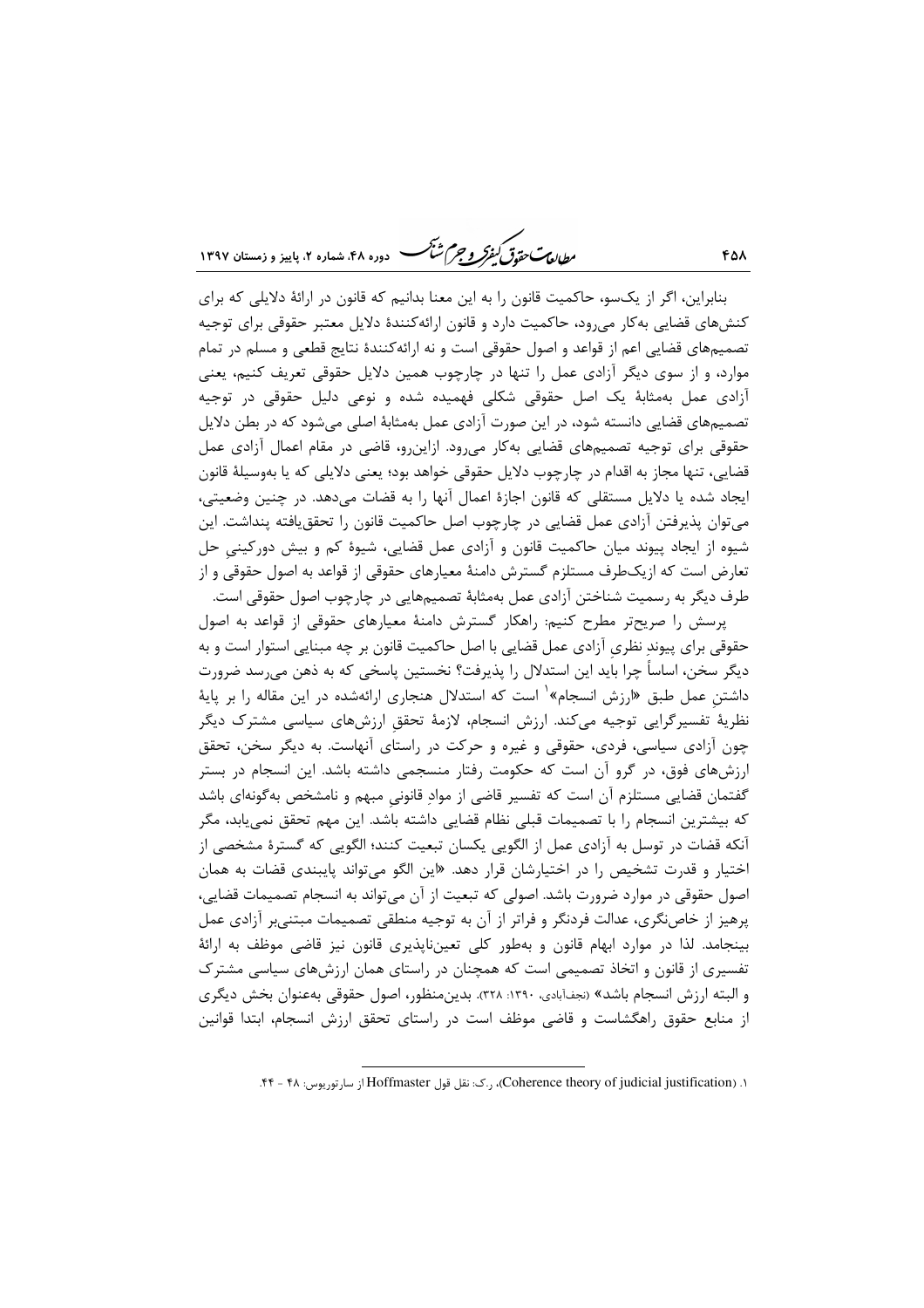مرتبط را بر پايهٔ اصول حقوقي توجيه كند و سپس براساس اين توجيه حكم موضوعي را كه قانون در موردش نامتعین است، بر مبنای آن اصول مشخص کند. در واقع، این توجیه که براساس اصول حقوقی انجام می گیرد، می تواند در موارد مشابه انسجام کنش قضایی را تضمین کند. بر این اساس، قاضی باید از خود بیرسد که چه اصلی احکام قبلی قانونگذار را توجیه می کند و در راستای همان اصلی که احکام قبلی را توجیه میکند، حکم موضوعی را که نزد او مطرح است، مشخص کند (همان: ٣٢٩). بديهي است نتيجهٔ عملي اين رويكرد همانا اضافه شدن اصول حقوقي در كنار قواعد حقوقي به قلمرو قانون و در نتيجه گسترده شدن قلمرو حاكميت قانون و محدود شدن قلمرو حاكميت قاضي است.

بهنظر میرسد رویکرد تفسیرگرایی قرابت بیشتری با واقعیت دارد. در واقع، این رویکرد بهترین رامحل را برای تعیین محدودهٔ آزادی عمل قضایی مشروع ارائه میدهد، زیرا نظریهٔ کاربرد مکانیکی قواعد و رویکردهای فرمالیستی از پس توضیح واقعیت آنچه در فرایندهای قضایی اتفاق میافتد، برنمی∫یند. هم درک ما از نقش قضات این است که آنان آزادی عمل دارند و هم درک قضات از خودشان به این نحو است. این تبیین خود پیامدهای مثبتی برای نظامهای حقوقی بهدنبال دارد، زیرا وظیفهٔ قضات به توجیه تصمیمهای قضایی بر مبنای اصول حقوقی مانع از جانبداری و تضییع حقوق شهروندان مي شود.

### ۳. سردرگمی رویهٔ قضایی در تعیین مصادیق رابطهٔ نامشروع

ارتكاب روابط نامشروع يا عمل منافى عفت غير زنا به موجب مادة ۶۳۷ قانون تعزيرات جرمانگارى شده است. قانونگذار بدون اینکه این جرائم را تعریف کند، به برخی مصادیق آن مانند تقیبل و مضاجعه اشاره کرده است. در واقع، تشخیص رفتاری که مشمول این ماده است، به قاضی واگذار شده است. در رویهٔ قضایی همواره دربارهٔ قلمرو و مصادیق موضوع این جرم، بهویژه از نظر ضرورت فيزيكي بودن رابطه يا عدم آن، ابهام وجود داشته است. همچنين، با توجه به حرف «يا» در متن ماده، این ابهام وجود داشته که منافی عفت رفتاری جز روابط نامشروع است و در اولی روابط فيزيکي مدنظر است و در دومي غير آن.

مطابق با دادههای گردآوریشدهٔ تحقیق، آزادی عمل قاضی در تعیین مصادیق جرم رابطهٔ نامشروع یا عمل منافی عفت دون زنا، بهدلیل ابهام زیاد در مفهوم و بهویژه مصداق جرم رابطهٔ نامشروع، از نوع آزادی عمل قوی است؛ چراکه در این خصوص، قاضی با پاسخ حقوقی واحدی مواجه نیست. اما مسئلهٔ مهم از یکسو، بررسی این نکته است که این آزادی عمل اگرچه قوی است، ولي تا چه اندازه با مؤلفههاي مفهومي كه براي آزادي عمل قوي برشمرده شد، بهويژه لازمهٔ توجیه و منطقی بودن تصمیمات اتخاذشده، منطبق است؟ و از سوی دیگر، تا چه اندازه میتوان از پایبندی قاضی به هنگام کاربست آزادی عمل خویش به اصول حقوقی مهمی در حقوق کیفری چون اصل برائت، اصل قانونی بودن جرائم و مجازاتها و …، همسو با لوازم اصل حاکمیت قانون سخن گفت؟ آنچنان که به شکل گیری رویهای واحد پیرامون مصادیق جرم رابطهٔ نامشروع منجر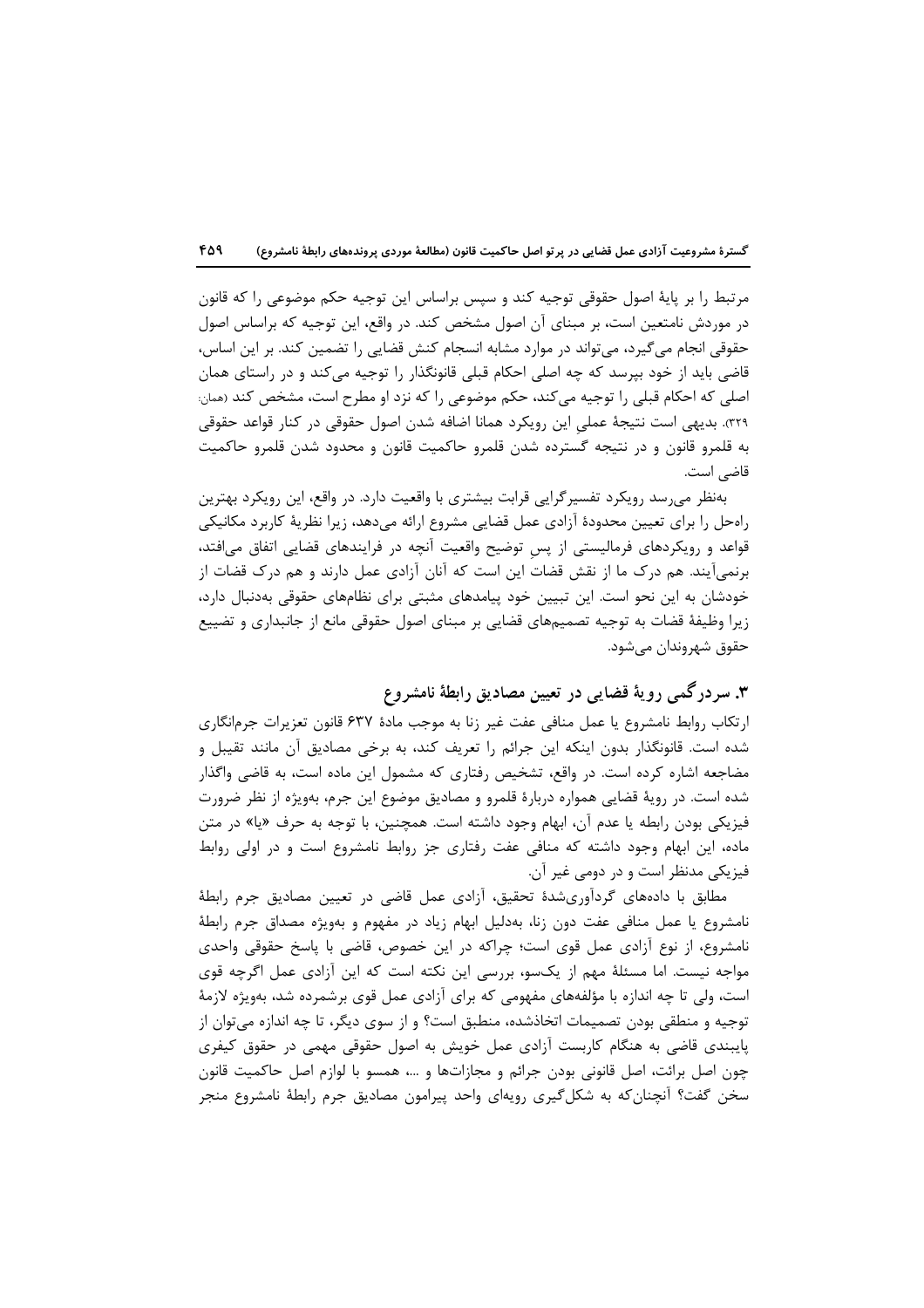ر<br>را داد مت متحدد گرفتر و جرم شنگ دوره ۴۸، شعاره ۲، پاییز و زمستان ۱۳۹۷

شود و با معیار ارائهشده برای پیوند میان آزادی عمل قضایی و اصل حاکمیت قانون (همانا عمل طبق اصول حقوقی) همخوانی داشته باشد. به این منظور، یافتههای تحقیق در خصوص این جرم ذیل سه بخش بیان و در هر بخش به پارهای از پرسشهای مزبور پاسخی داده می شود.

### ۰-۳. آزادی عمل قضایی در تغییر عنوان مجرمانه

با عدم احراز عنف در بخش زیادی از پروندههای تجاوز به عنف که اغلب در باورها و کلیشههای جنسی ِ قضات ریشه دارد، درنهایت متهم درصورتیکه اقرار به برقراری رابطه با شاکی کند یا از میان دفاعیاتش این امر احراز شود که رابطهٔ جنسی بدون عنف و اکراه وجود داشته است، به استناد مادهٔ ۲۳۰ قانون مجازات اسلامی تنها به ۱۰۰ ضربه شلاق حدی بهخاطر عمل زنا محکوم می شود. در غیر این صورت و در بیشتر پروندهها، متهم حداکثر محکوم به ۹۹ ضربه شلاق تعزیری بهخاطر ارتكاب جرم رابطهٔ نامشروع دون زنا موضوع مادهٔ ۶۳۷ قانون تعزیرات خواهد شد. شایان ذكر است در حالت نخست، با توجه به ماهیت جرم زنا، شاکی نیز ممکن است به حد زنا محکوم شود. ازاین٫و بیشتر پروندههای رابطهٔ نامشروع، آنهایی هستند که ابتدا با شکایت شاکی مبنی بر تجاوز به عنف و نیز شکایت زنای محصنه آغاز و در نهایت با عدم احراز عنفی بودن رابطهٔ جنسی یا شرایط احصان، به صدور حکم رابطهٔ نامشروع منجر میشود. مطالعهٔ ۲۰۰ نمونه از پروندههای تجاوز به عنف موجود در بانکِ آرای پژوهشگاه قوهٔ قضاییه نشان میدهد در ۷۷ مورد آنها قاضی رسیدگی کننده حکم به رابطهٔ نامشروع داده است. جالب توجه است از این میان و در فرایند رسیدگی کیفری در دادگاه، ۶ مورد به زنای طرفینی و ۱۳ مورد هم به زنای محصنه تبدیل شده است. باقی موارد هم مربوط به پروندههای قتل یا مواردی بوده که قرار منع تعقیب صادر شده یا صرفاً در خصوص دستورهای شکلی دادسرا بوده است و تنها در یک مورد از آنها عنفی بودن رابطه در دادگاه بدوی ثابت شده است. بهطور مشابه با مطالعهٔ ۱۰ نمونه از پروندههایی که با عنوان تجاوز به عنف در دادگاه کیفری یک استان تهران رسیدگی شده یا در حال رسیدگی بوده است، نتیجهٔ مذکور تأیید می شود. بهگونهای که از این میان یک مورد اعدام، دو مورد منجر به گذشت، دو مورد تبرئهٔ متهم، یک مورد زنای حدی، یک مورد در مرحلهٔ انجام تحقیقات و در نهایت سه مورد نیز به صدور حکم محکومیت به جرم رابطهٔ نامشروع منجر شده است.

جالب تر آنکه از مجموع ۲۰۰ پرونده که از نتیجهٔ جستوجو با عنوان «رابطهٔ نامشروع» در بانک آرای پژوهشگاه قوهٔ قضاییه بهدست آمد، تنها ۱۱ مورد از همان ابتدا با عنوان «رابطهٔ نامشروع» طرح و رسیدگی شده بود. این تعداد بهعلاوهٔ ۱۰ مورد رابطهٔ نامشروعی که در دادسرای ارشاد تهران به صدور حکم محکومیت منجر شده، شامل رفتارهایی بدینشرح است: «تشکیل یا حضور در خانه فساد»<sup>۲</sup>، «فرار از منزل»<sup>۲</sup>، «خلوت کردن زن و مرد نامحرم در یکجا»<sup>۱</sup>، «حضور یک زن با چند مرد

1. Sexual Stereotype

٢. يووندههاي كلاسة ١٠١٠٠١٠١٠٩٠، ٨٨٠٩٤، ٩٤٠٨٨٠٨٨، ٨٨٩٨٠١٥٥٨، ٣٢٢١٣، ٢٠٩١١٢٤٨، ٢٠٣٣٢، ۳. پروندههای کلاسهٔ ۹۱۰۰۰۹۱۴، ۱۵۱۵۷۸، ۹۲/۳۷، ۹۰۰۹۹۷۷۴۱۴۰۰۰۰۹۲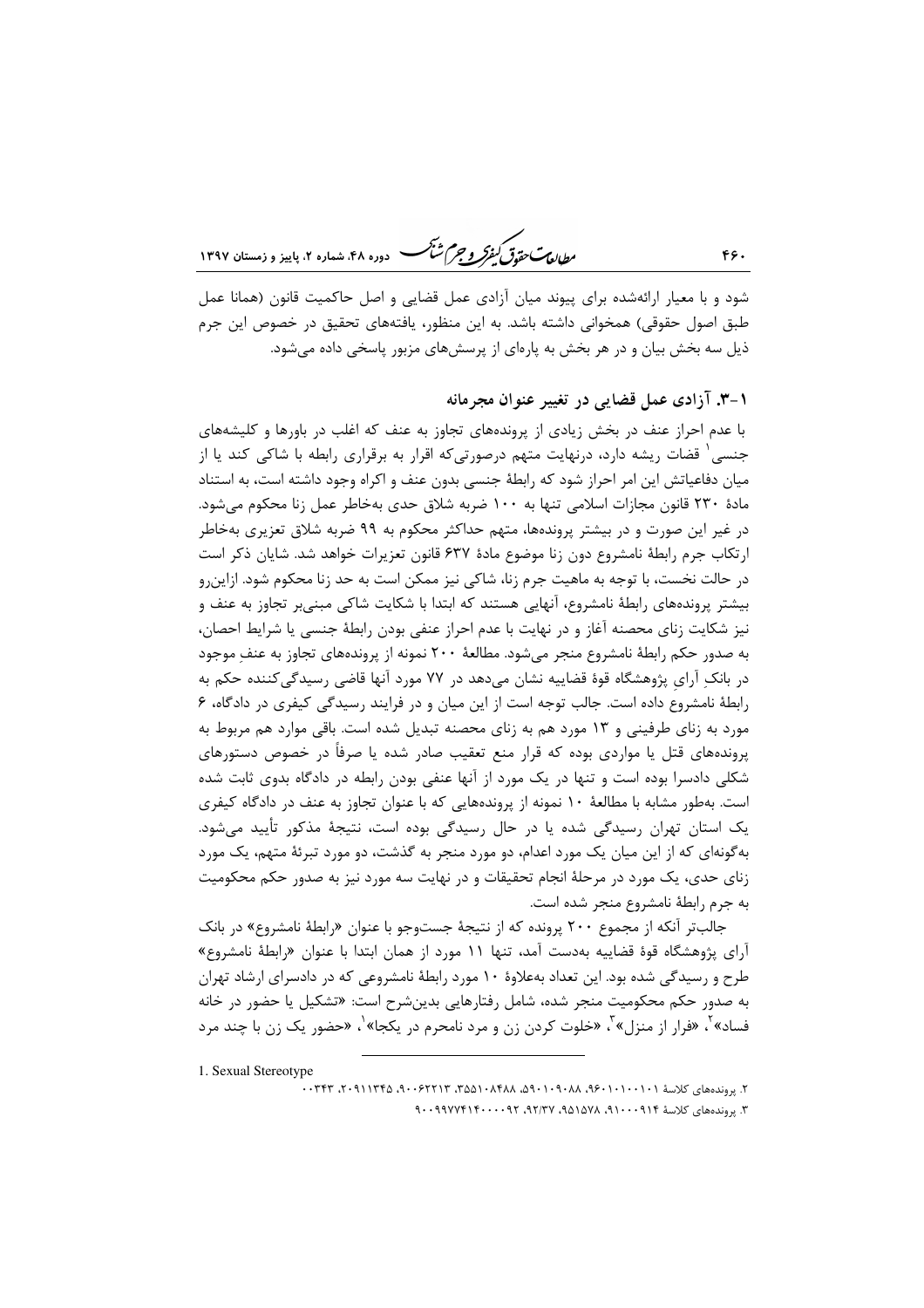در یکخانه»<sup>۲</sup> که به حد مداومت و تشکیل و حضور در خانه تیمی یا همان خانه فساد نمی شد. به این تعداد باید «برگزاری استخر پارتی»<sup>۲</sup> و «برقراری رابطهٔ نامشروع به عنف و اکراه در حد ملامسه و تقبیل و مضاجعه»<sup>۲</sup> را نیز افزود. ۱۸۹ پروندهٔ باقیمانده از مجموع ۲۰۰ پروندهٔ رابطهٔ نامشروع نیز مربوط به پروندههای تجاوز به عنف یا زنای محصنه بود که ابتدا با این عنوان طرح و در پایان با عدم احراز عنف يا شرايط احصان، حكم به رابطهٔ نامشروع صادر شده بود.

آرای فوق حکایت از آزادی عمل گستردهای دارد که قضات در استناد به مادهٔ ۶۳۷ قانون تعزیرات دارند. خواه از نظر تشخیص عنوان مجرمانهٔ رفتار مرتکب (مشخصاً از میان تجاوز به عنف، زنای محصنه و رابطهٔ نامشروع) و خواه از نظر تعیین مصادیق رابطهٔ نامشروع. علاوهبر آزادی عمل گسترده و بهعبارتی «قوی» قاضی در تشخیص مصادیق رابطهٔ نامشروع و تغییر دیگر عناوین مجرمانه به «رابطهٔ نامشروع»، این آزادی عمل که ریشه در ابهام گفتمان تقنینی و مشخص نبودن گسترهٔ مصداقی این جرم دارد، با مؤلفههای مفهومی کنترل *کن*ندهٔ آزادی عمل قوی بهویژه «لازمهٔ توجیه» تصمیمی که در فقدان یک پاسخ حقوقی درست اتخاذ میشود، انطباق چندانی ندارد. ضرورت استدلال مشخص و صریح قاضی مبنیٖبر اینکه چگونه رأی صادر یا تصمیم اتخاذشده، در واقع پاسخی است به واقعیتهای ارائهشده از سوی اصحاب دعوا، استدلال های آنان و قوانین موجود که در اصل ۱۶۶ قانون اساسی ایران نیز تصریح شده است. با وجود این، آنچه اغلب در دادنامه ذکر می شود، بیشتر توجیه نتیجه است تا توضیح اینکه این نتیجه چگونه بهدست آمده است. شاید بهاین علت که قضات بیش از آنکه براساس فکتهای پرونده مبادرت به صدور حکم کنند، در تلاشاند آنچه را که از ابتدا و براساس کلیشههای خود بدان رسیدهاند، با یکی از مواد قانونی منطبق و توجیه کنند. بی شک این برداشت از «لازمهٔ توجیه» به هیچ روی مقبول نیست. تعداد زیادی از دادنامههای صادره لازمهٔ توجیه را در همین مفهوم بهکار می,برند و فراتر از آن بیشتر قضات اساساً توجیهی در خصوص تغییر عنوان مجرمانه تجاوز به عنف یا زنای محصنه به رابطهٔ نامشروع ارائه نمی کنند. در قریب به اتفاق پروندههای تجاوز به عنف یا زنای محصنه شاهد این موضوع هستیم. قاضی توضیح نمی،دهد که چگونه به وقوع رابطهٔ جنسی مادون زنا در حد رابطهٔ نامشروع پی برده است، بلكه تنها با بيان عباراتي نظير اينكه «به لحاظ عدم احراز وقوع بزه»، «مستندأ به اصل ٣٧ ق.ا»، «مادهٔ ۴ ق.ا.د.ک»، «جمیع محتویات پرونده»، «گزارشهای واصله»، «دفاعیات بلاوجه وکیل متهم/ شاكي» بدون آنكه توضيحي براي چرايي بلاوجه بودن آن ارائه دهد، «اقارير صريح متهم»، «تحقيق از مطلعان»، «نتايج حاصل از تحقيقات كه علم متعارف و قابل استناد براي محكمه مبنیبر وقوع جرم را حاصل نمیکند» بدون توضیح اینکه چرا چنین علمی برای دادگاه ایجاد

١. پروندههای کلاسهٔ ۴۶۰۰۶۹۲۲۲۲۴۶۰۰۴، ۲۲۷۰۰۴۴۰۰۳۲۷، ۴۵۰۹۲۲۲۲۴۹۰۰۷۸۳، ۳۰۲۸۲۱۲۳۹۰۰۳۸۳.

۴. پروندهٔ کلاسهٔ ۹۰۰۶۹۲۱۴

٢. يروندة كلاسة ١٣٢٠٠٩٤٨١١١٣٢

٣. يووندة كلاسة ٩٥٠٩٩٧٢١٢٤١٧٣١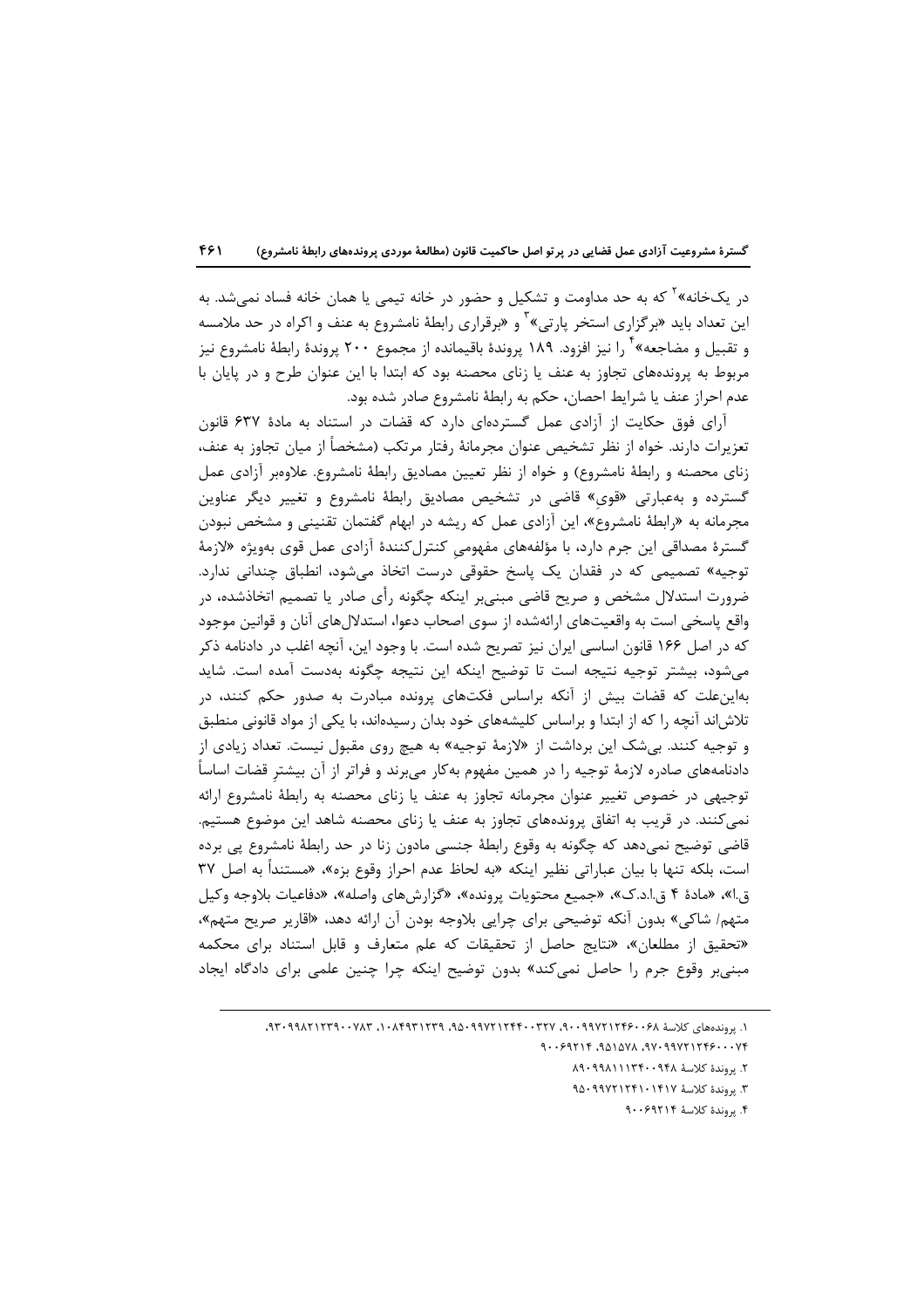ر<br>را داد مت متحدد گرفتر و جرم شنگ دوره ۴۸، شعاره ۲، پاییز و زمستان ۱۳۹۷

نم<sub>،</sub>شود، «حصول علم برای دادگاه» بدون توضیح نحوهٔ حصول آن و مواردی از این دست در تلاش برای نشان دادن صحت رأی خویش|ند، بدون اینکه آن را براساس اصول کلی حقوقی توجیه کنند. همچنین است چاپ مکالمات طرفین دعوا، پیامکهای ارسالی، صدای ضبطشده، عکسها و غیره که در بیشتر پروندههای رابطهٔ نامشروع به آنها استناد میشود. در این موارد نیز اغلب قاضی توضیح نمی دهد چگونه و با چه استدلالی با عنایت به موارد مزبور اقناع وجدانی در جهت محکومیت یا برائت متهم پرونده حاصل کرده است.

۳-۲. نامشخص بودن مرز میان «رابطهٔ نامشروع» و «عمل منافی عفت»

از نظر برخی قضات علاوهبر مصادیق غالب و بارز جرم رابطهٔ نامشروع، دامنهٔ وسیعی از رفتارها از ارسال پیامکهای عاشقانه و زشت و مستهجن گرفته تا رابطهٔ مجازی از طریق شبکههای اجتماعی مجازی (مانند فیسبوک، مکالمهٔ تلفنی و پیامکی، مراوده و معاشرت منجر به حضور در پارک، دست دادن دو نفر نامحرم) نیز گاه بهعنوان مصداقی از بزه مذکور تلقی می شود. این در حالی است که برخی قضات نهتنها رابطهٔ تلفنی و پیامکی را رابطهٔ نامشروع قلمداد نمیکنند، بلکه فراتر از آن اعمالي مانند «مشاهدهٔ متهم رديف دوم پرونده در حمام منزل شاكي»<sup>۱</sup> و «مراجعهٔ شاكي به منزل و مشاهدهٔ همسر خود با لباس زیر در کنار متهم ردیف دوم»<sup>۱</sup> را برای احراز رابطهٔ نامشروع کافی نمی،دانند؛ با این استدلال که صرف خلوت کردن با نامحرم کافی برای احراز رابطهٔ نامشروع نیست.

بنابراین، ابهام در مفهوم و گستردگی مصداق رابطهٔ نامشروع به اندازهای است که شاید نتوان بهسادگی آن را در گسترهٔ مشروع قاعدهسازی قاضی در مقام تفسیر قانون مبهم و به دیگر سخن، به کارگیری آزادی عمل در چارچوب اصول حقوقی دانست. به این علت که مصادیق مزبور نشان می دهند رفتاری که قضات از آن تعبیر به رابطهٔ نامشروع و عمل منافی عفت غیر از زنا می کنند، تا حدودی ناسازگار با مقصود واقعی قانونگذار است. از یکسو، با توجه به اینکه شارع فقط جرائم جنسی همراه با رابطهٔ بدنی را حدانگاری و کیفرهای شدیدی مانند قتل و سنگسار تعیین کرده، یک برداشت کارکردگرایانه میتواند این باشد که جرمانگاری تعزیری رابطهٔ نامشروع یا عمل منافی عفت دونزنا بهمثابهٔ جرم مانع و فرعی بهمنظور پیشگیری از ارتکاب جرم اصلی زنا (از نوع تراضی) است. در واقع، بهنظر می رسد با توجه به اینکه جرم زنا همراه با مقدماتی چون ملامسه، تقبیل و مضاجعه ارتکاب می یابد، اگر روابط جنسی همراه با تراضی در حد رابطهٔ نامشروع با هر توجیهی جرمانگاری شود، از نظر حقوقی و بر مبنای قانون موجود، باید تنها محدود به رفتارهایی شود که همراه با حضور فیزیکی افراد و به قصد لذت جنسی، ارتکاب می،یابند. از سوی دیگر، تحلیل محتوای برخی از قرارهای دادسرا و احکام دادگاهها نیز این مدعا را تأیید می کند. ازاین٫و، با توجه به عدم تصریح قانون روابط تلفنی، پیامکی، روابط مجازی یا حتی خلوت کردن دو نفر نامحرم اگر مشمول وصف مذكور نباشند، چگونه مي تواند بهمثابهٔ جرم رابطهٔ نامشروع يا عمل منافي عفت تلقى شود؟ و

١. يووندة كلاسة ١٢٤۶٠١٢٣٣٠١٢٢

٢. يروندة كلاسة ٩٢٠٩٧٠٢٢٠ ٠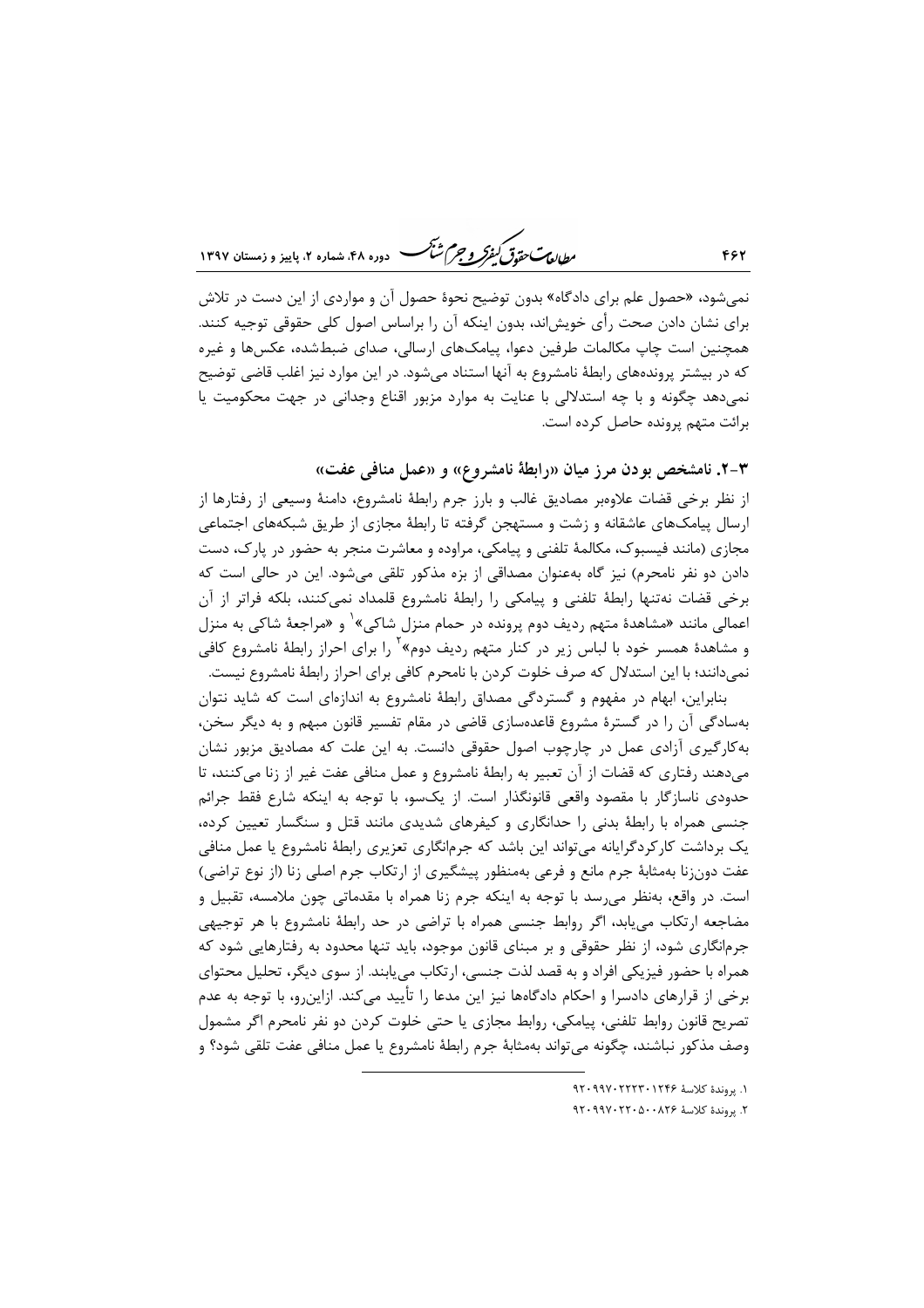آنگاه با وصف مصادیقی که ذکر شد، چگونه می توان بهرهگیری قضات از آزادی عمل برای احراز جرم موضوع مادهٔ ۶۳۷ را در چارچوب اصل حاکمیت قانون و متناظر با فلسفهٔ جرمانگاری این رفتار دانست؟ اگر جرم رابطهٔ نامشروع بهمثابهٔ هر رابطهٔ واقعی و مجازیای قلمداد شود که خلاف شرع و به قصد لذت جنسی است ٰ، حتی اگر در قانون مجازات اسلامی مورد تصریح قرار نگرفته باشند، ممکن است با اصل قانونی بودن جرائم و مجازاتها در تعارض قرار گیرد و آزادی عمل گستردهای برای جرمانگاری در اختیار قضات قرار دهد. بهنظر میرسد با توجه به سیاست جنایی اسلامی که در برخی مواد قوانین جزایی ایران (مانند مادهٔ ۱۰۲ قانون آئین دادرسی کیفری و مواد ۱۲۱، ۲۲۳ و ۲۴۱ قانون مجازات اسلامی) بازتاب یافته است، باید در بزهپوشی و اغماض در جرائم جنسی و منافی عفت و عدم ورود بهجز موارد علنی و عنف<sup>۲</sup> و اعطای آزادی عمل گستردهای که به گسترش مجرمان و محکومان منتهی می شود، بسیار محتاط بود. بدیهی است اگر قانون در جرمانگاری رفتاری صراحت داشته باشد، وضعیت متفاوت بوده و اصلاً نوبت به آزادی عمل نرسیده و حکم نیز لازمالاتباع است. همچنین، منظور مشروعیت این رفتارها نیست، بلکه جرم انگاری قضایی و مجازات آنهاست `.

در سے و هشتمین جلسهٔ نقد آرای دادگاههای تجدیدنظر استان تهران، بهعنوان نمونه، با موضوع تبیین قلمرو و مصادیق مادهٔ ۶۳۷ ق.م.ا که در بهمنِماه ۱۳۹۴ برگزار شد، اکثریت قضات معتقد بودند که رابطهٔ نامشروع، مستقل و متفاوت از عمل منافی عفت غیر از زناست و به صرف برقراری ٫ابطهای که محتوای آن برخلاف شرع باشد، محقق میشود و نیازی به تماس فیزیکی نیست. در مقابل قیودی چون تقبیل و مضاجعه نیز تمثیلی برای قسمت دوم ماده و ناظر بر عمل منافی عفت غیر زنا بوده و در نتیجه، مادهٔ ۶۳۷ ناظر بر دو عنوان مجرمانه است. ٔ بدیهی است این برداشت دامنهٔ مصادیق رابطهٔ نامشروع را بهشدت گسترش می دهد، چراکه در این صورت هر رابطهای میان دو نفر نامحرم که از نظر قانون و شرع مجاز نباشد، به هر شکلی حتی غیرفیزیکی و در فضای مجازی، مشمول حکم مادهٔ ۶۳۷ قرار میگیرد. حال آنکه بهنظر نمی رسد این برداشت از رابطهٔ نامشروع با فلسفهٔ جرمانگاری آن سازگار باشد. بهنظر میرسد با توجه به موضوع و ارزش مورد حمايتِ يكسان جرائم منافي عفت، رابطهٔ نامشروع و عمل منافي عفت غير زنا مشابه هم بوده و تحقق آن تنها منوط به وقوع هر شكلي از تماس فيزيكي است. ازاينرو، روابط غيرفيزيكي از جمله روابط میان دو نفر نامحرم در فضای مجازی مشمول این وصف مجرمانه نمیشود. در تقویت این نظر، تبصرهٔ مادهٔ ۳۰۶ قانون آیین دادرسی کیفری شایان توجه است که برای نخستینبار جرائم

١. چنانكه حسب دادههای این مقاله بیشتر قضات هم تمایل به این برداشت دارند.

٢. بهرغم اينكه اين مواد دربارهٔ جرائم حدى است، ولي ميتوان با وحدت ملاک قابل تسرى به جرائم منافي عفتِ توافقي تسرى داد. محبي، جليل و زينب رياضت. (١٣٩٧). شرح قانون مجازات اسلامي ١٣٩٢، تهران: ميزان. چاپ نخست. ص ٥٧۶.

۳. درباره رابطه گناه و جرم و تفاوت تحریم و تجریم در سیاست جنایی اسلام بنگرید به: حسینی، سید محمد (۱۳۸۳). سیاست جنایی در اسلام و در جمهوری اسلامی ایران، تهران: سمت، چاپ نخست.

۴. برخی برای اثبات وجود تفاوت بین این دو جرم به ادله و منابع فقهی استناد میکنند. ر.ک: قدسی، ۱۳۸۴: ۱۸۲-۱۵۱.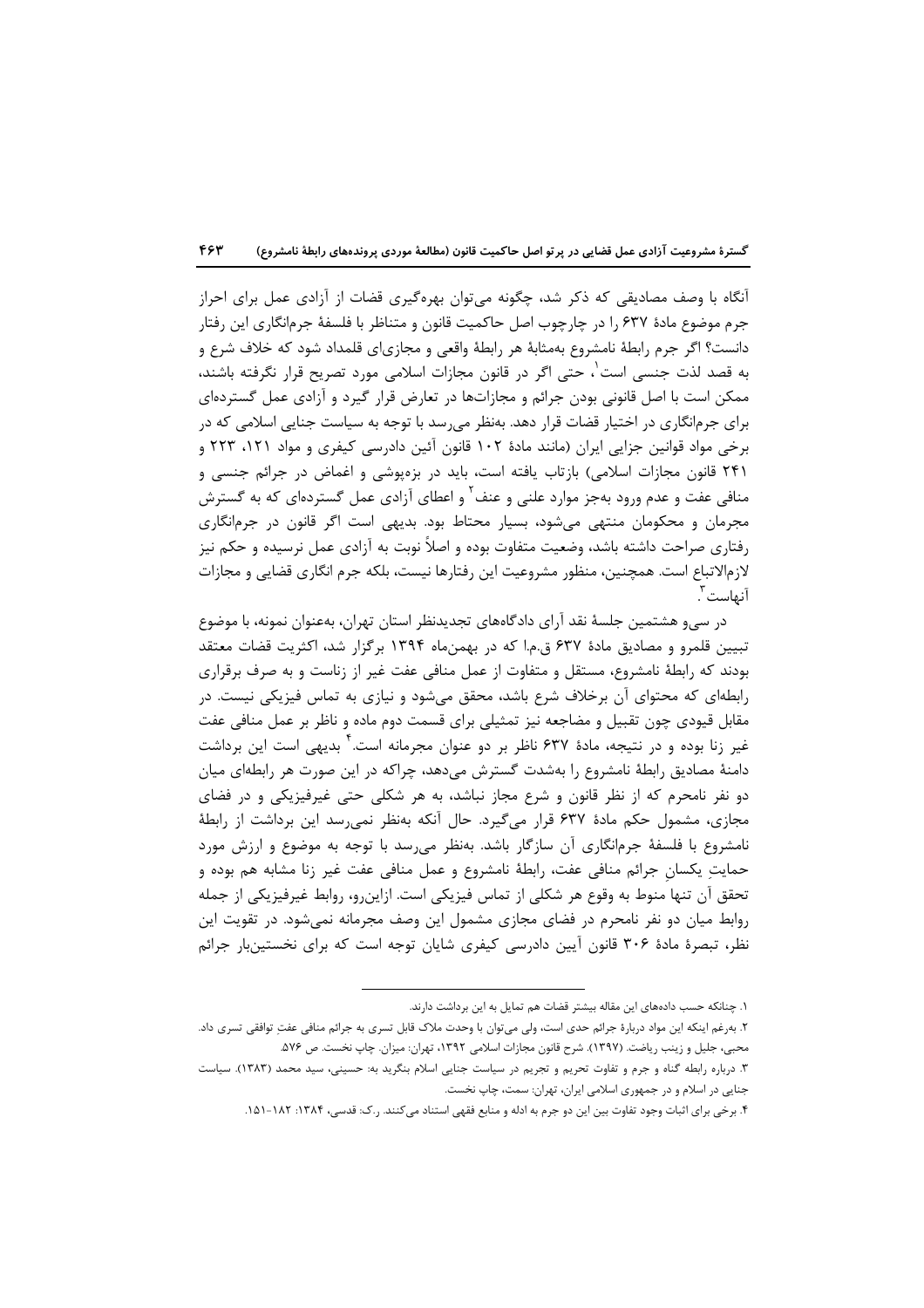ر ای<del>د آن</del> در در در در این کشتی ده ده ۴۸، شهاره ۲، مامیز و ذمستان ۱۳۹۷

منافی عفت را تعریف کرده و آن را جرائم جنسی حدی و جرائم رابطهٔ نامشروع تعزیری مانند تقبیل و مضاجعه دانسته است. آنچه به موجب این ماده آشکار میشود، این است که روابط فیزیکی نیز رابطة نامشروع اند.

در این زمینه می توان به یکی از آرای دیوان عالی کشور در تجویز اعادهٔ دادرسی اشاره کرد که مقرر میدارد: «صرف دستگیری زن و مردی داخل یک چادر دلیل بر ارتکاب رابطهٔ نامشروع یا اعمال منافی عفت مانند مضاجعه و تقبیل نیست». همانطور که ملاحظه می شود، دیوان عالی کشور عناوین رابطهٔ نامشروع و اعمال منافی عفت را با آوردن حرف «یا» در معنای مترادف به کار برده و بدين ترتيب تحقق جرم رابطة نامشروع را مشروط به وقوع اعمالي چون تقبيل و مضاجعه مىداند. همچنین، تحلیل محتوای قرارهای دادسرا و احکام دادگاهها در ۲۴۸ پروندهٔ رابطهٔ نامشروعی که در این تحقیق مطالعه شد، نشان میدهد مقامات دادسرا و قضات دادگاه در صدور قرار یا حکم، تنها از عبارت «رابطهٔ نامشروع» استفاده میکنند و بخش دوم ماده یعنی «عمل منافی عفت دون زنا» به عنوان یک رفتار مجرمانهٔ جداگانه بسیار بهندرت به کار می رود و در صورت استفاده هم تنها بەمنظور تطبیق رفتار ارتکابی با نص قانون است.

درمجموع، عملکرد رویهٔ قضایی ایران در این خصوص، حکایت از تمایل برخی قضات به برداشت نخست، يعني تفكيك بين رابطة نامشروع و عمل منافي عفت دون زنا دارد كه وقوع رابطة نامشروع را مستلزم هیچ تماس و حضور فیزیکی نمیدانند. بدیهی است این رویکرد با دشوار ساختن پیش بینی پذیری رفتار شهروندان در رابطه با رفتاری که میتواند نامشروع یا منافی عفت تلقی شود، بهدلیل مخالفت با اصولی چون اصل پیش بینی پذیری قابل پذیرش نبوده و قابل نقد است؛ چراکه در عمل به هرچه فربهتر شدن مصادیق جرم و دور شدن هرچه بیشتر آن از مقصود و منظور اصلی مقنن می|نجامد؛ بدون اینکه به شکل گیری رویهٔ واحدی در خصوص مورد منجر شود.

## ۳. ۳. تفسیرهای قضایی ناهمگن از مصادیق رابطهٔ نامشروع

انتزاعی بودن مفهوم و مصداق آنچه با عفت عمومی منافات دارد یا رابطهٔ نامشروع تلقی میشود، موجب عملکرد بهشدت سلیقهای قضات در انطباق فکتهای پرونده با مادهٔ ۶۳۷ قانون مجازات اسلامی شده است. رویکرد شخصیای که آزادی عمل قابل توجهی را به قاضی در احراز مصادیق یک رابطهٔ نامشروع یا عمل منافی عفت غیر از زنا داده و هنوز هم نتوانسته است به شکل گیری اجماع و ایجاد رویهای ثابت از مصادیق این جرم در گفتمان قضایی ایران بینجامد. بهنحوی که برخی قضات رفتاری را مشمول مادهٔ ۶۳۷ دانسته و برخی دیگر همان رفتار را مجرمانه نمیدانند. از میان فروض مختلف رابطهٔ نامشروع، دو موردی که هم از شیوع بیشتری برخوردار است و در آن اختلافنظر زيادي وجود دارد، يكي امكان يا عدم امكان تحقق رابطة نامشروع بهصورت غيرفيزيكي و دیگر نیز خلوت با نامحرم است.

تأمل در تمام ۱۰ نمونه پروندهای که در شعبهٔ ششم بازپرسی دادسرای ارشاد تهران به قرار منع تعقیب منتھے شدہ است، نشان مے دھد از نظر بازیرس رابطهٔ نامشروع مستلزم حضور فیزیکی افراد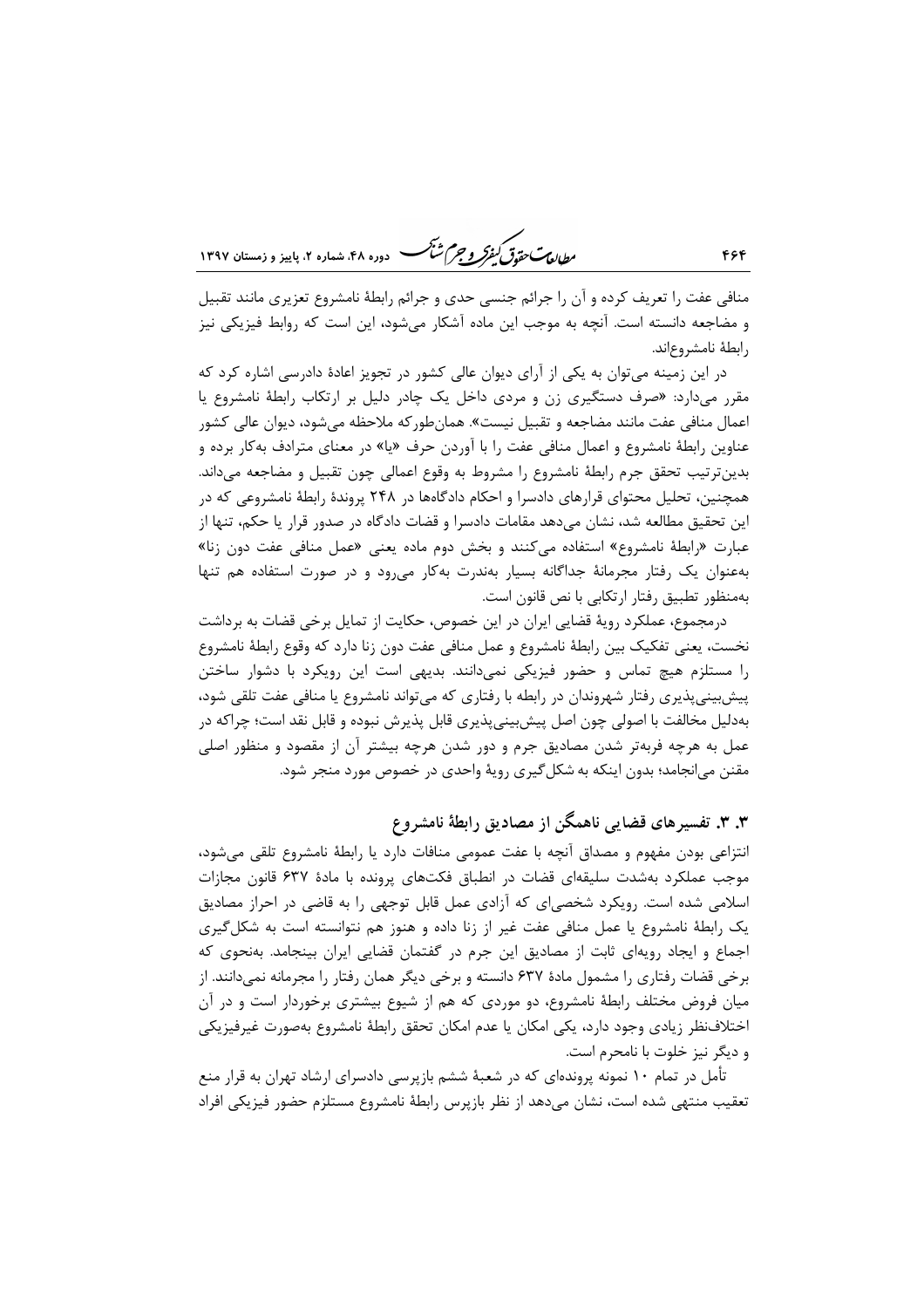و ارتکاب اعمال فیزیکی|ی چون در آغوش کشیدن، لمس و رفتارهایی از این دست است. ازاین٫و روابط تلفني، پيامكي و اينترنتي ميان افراد نامحرم اگرچه عرفاً و اخلاقاً قبيح و ناپسند باشد، جرم رابطهٔ نامشروع نیست. اظهارنظر قضات دادگاهها هم در این خصوص واحد نیست. بهگونهای که از یک سو بعضی از آنان با استدلالهایی مانند اینکه «از متن پیامکها رابطهٔ فیزیکی مدنظر قانونگذار که در مادهٔ ۶۳۷ ق.م.ا احصا شده است، احراز نمیشود»<sup>۱</sup> یا اینکه «متن پیامهای کوتاه دستنویس … هیچیک حکایت از وجود رابطهٔ نامشروع نمینماید و صرف ارتباط تلفنی نیز مستفاد از نظرات مشورتی ادارۂ حقوقی قوہ قضائیه جرم تلقی نمی¢ردد» <sup>۲</sup>، یا این استدلال که «صرف برقراری ارتباط تلفنی، علم و یقین بر احراز ارتباط غیرشرعی را حاصل نمینماید» و در نهایت این باور که «چون به عقیدهٔ دادگاه صرف برقراری تماس تلفنی و ارسال پیامک بهنحو ذکرشده، فینفسه از مصادیق ارتباط غیرشرعی موضوع مادهٔ ۶۳۷ قانون مجازات اسلامی نبوده»، نظر بر برائت متهم یا متهمان پرونده دارند. در سوی دیگر، دادگاه تجدیدنظر با استدلالی کاملاً متفاوت از جمله اینکه «چون در مادة ۶۳۷ ق.ت مصوب ۱۳۷۵ قید رابطهٔ نامشروع یا عمل منافی عفت از قبیل تقبیل و یا مضاجعه آمده، اگر از نظر قانونگذار فقط رابطهٔ فیزیکی بود، قید رابطهٔ نامشروع بیمعنی بود و با عنایت به وجود پیامکـهای مستهجن که بین طرفین ,دوبدل شده است»، اتهام ,ابطهٔ نامشروع ,ا محرز و مسلم میدانند. بهطور مشابه، در نمونهای دیگر دادگاه از «پیامهای عاشقانه»<sup>۳</sup> طرفین، «روابط غیرشرعی و اعمال مندرج در مادهٔ ۶۳۷ ق.ت» را احراز میکند. «رابطهٔ اینترنتی از طریق فیسبوک» ٔ و «ملاحظه پرینت واصله از اداره مخابرات» ٛ نیز بهترتیب به صدور ۵۰ و ۳۰ ضربه شلاق تعزیری منجر شده است. این نمونهها تنها بخش کوچکی از اختلاف رویهٔ دادگاهها در خصوص مصادیق رابطهٔ نامشروع و عمل منافی عفت دون زنا را به تصویر میکشد. اختلافنظر قضات در نشستهای قضایی متعددی که در دادگستری استان تهران تشکیل شده و نظریههای مشورتي متفاوت ادارة حقوقي قوة قضاييه نيز بهروشني مثبت اين مدعاست.

رويهٔ دادگاهها در خصوص «خلوت با نامحرم» نيز يكسان نيست. براي مثال قاضي «مخفى شدن متهم را در حمام منزل شاکی»<sup>۶</sup> خلوت با نامحرم و در نتیجه رابطهٔ نامشروع نمیداند. به نظر ایشان مستفاد از نظرهای ادارهٔ حقوقی قوهٔ قضاییه رابطهٔ نامشروع را عملی دوجانبه یعنی توافق دو نفر زن و مرد اجنبي بر نوعي از روابط جنسي ناقص غير از زنا و امثال آن دانسته و صرف تنها بودن زن و مردی در یکجا از مصادیق مادهٔ ۶۳۷ قانون مجازات اسلامی نیست. درحالی که مشابه همین پرونده که در آن شاکی پس از ورود به منزل متهم ردیف دوم را داخل حمام می،پابد، به محکومیت هر دو

- ١. يووندة كلاسة ٩٣٠٩٠٢٧٠٢٧٠٢٩
- ٢. پروندهٔ کلاسهٔ ۹۱۰۹۹۷۰۲۲۴۶۰۱۶۰۶
- ٣. يووندة كلاسة ١٢٧٣١٠١٢٢٣١
- ۴. يووندة كلاسة ١٢٤٠-١٩٢٠-٩٢٠
- ۵. يروندة كلاسة ۹۲۰۹۹۷۰۲۲۳۲۰۰۲۳۱
- ۶. يووندة كلاسة ۹۲۰۹۹۷۰۲۲۲۳۰۱۲۴۶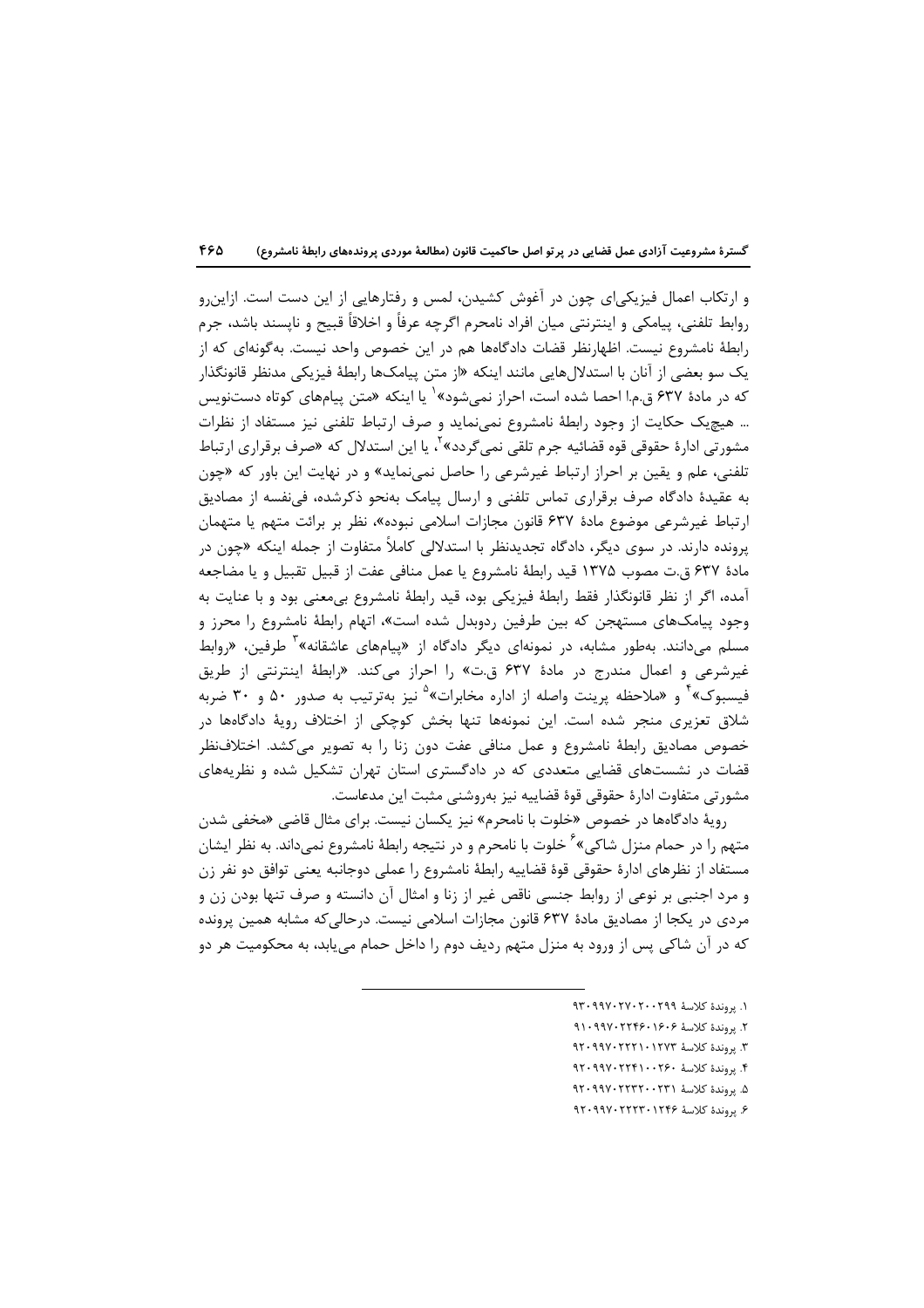بطالة متءة وسكنفركه وجرم شبحس ۲ دوره ۴۸، شماره ۲، بابیز و زمستان ۱۳۹۷

متهم به ۹۹ ضربه شلاق تعزیری منتهی شده است.<sup>۱</sup> همچنین است در پروندهای که شکایت شاکی مبنیبر «نشستن همسر خود با لباس زیر در کنار مرد اجنبی در منزلش»<sup>۲</sup> با این استدلال که «صرف حضور و تنها بودن زن و مردی در یک جا به حکایت از نظر مشورتی شمارهٔ ۳۰۲۲/۷ ـ ١/۵/٨٣ ادارة كل امور حقوقي قوة قضاييه از مصاديق مادة ۶۳۷ قانون مجازات اسلامي بهشمار نمي[ّيد»، بهسبب عدم حصول اقناع وجداني، موجب تبرئة متهمان شده است. ولي در موردي كه شاکي پس از حضور در منزل خود، «زنش را با يک مرد اجنبي مي.بيند که در اتاق خواب با يکديگر خلوت کرده بودند» هر یک از متهمان به ۹۹ ضربه شلاق تعزیری محکوم می شوند.<sup>۲</sup> همچنین است «حضور زن و مردی در پارک در داخل چادر»<sup>۲</sup> و «ارتباط دوستی با یکدیگر و مراوده و معاشرت غیرشرعی منجر به حضور در پارک<sup>» ۵</sup> بهدلیل ارتباط نامشروع از طریق خلوت با نامحرم بهترتیب به محکومیت ۹۹ ضربه شلاق تعزیری و ۳ میلیون ریال جزای نقدی بدل از شلاق انجامیده است. در مقابل «صحبت کردن با یکدیگر و نشستن در ماشین»<sup>۶</sup> با این استدلال که «با یکدیگر صحبت کردن و در ماشین نشستن رابطهٔ نامشروع محسوب نمیشود و هیچ دلیلی بر اینکه انجام عملی که رابطهٔ نامشروع بین زن و مردی که با یکدیگر نامحرم هستند وجود داشته باشد موجود نیست»، موجب عدم احراز رابطهٔ نامشروع شده است.

از نظرهای متعدد ادارهٔ حقوقی قوهٔ قضاییه<sup>۷</sup> نیز چنین برمیآید که صرف در خلوت بودن با نامحرم در یک جا نمی تواند از مصادیق رابطهٔ نامشروع یا اعمال منافی عفت بهشمار آید. با این حال، پاسخ به این پرسش که «خلوت با نامحرم از مصادیق ارتباط نامشروع است یا خیر»؟ در نشستهای قضایی و نظرهای متفاوت قضات در این مورد، بهروشنی از آزادی عمل آنان در تعریف رابطهٔ نامشروع، عمل منافی عفت دون زنا و همچنین مصادیق هر یک از آنها حکایت میکند که هیچیک رویکرد واحدی را به ذهن متبادر نمی سازد. جالب توجه آنکه علاوهبر اختلافنظر قضات مختلف در شعبات مختلف در خصوص مصاديق رابطهٔ نامشروع، گاه قاضی واحد نیز در مصادیق رابطهٔ نامشروع از رویهٔ یکسانی نزد خود پیروی نمیکند. برای مثال مطالعهٔ هشت نمونه از پروندههای قاضی «الف» نشان می۵هد ایشان گاه «ارسال پیامکهای جنسی»<sup>۹</sup>، «پرینت تلفنهای منزل و موبایل متهمان»<sup>۹</sup>، «ارتباط زن و مرد نامحرم مستند به شهادت شهود، ارائهٔ تصاویری از خودروی متهم و عکسهایی از همسرش و مصاحبهٔ وی با یک دکتر روانشناس»<sup>۰٬</sup>۰ «یافتن متهم

- ١. يروندة كلاسة ٩٣٠٩١٢٢٣٩٠٠٧٨٣
- ٢. يروندة كلاسة ٩٢٠٩٧٠٢٢٠ ٠
- ٣. يروندة كلاسة ٩٧٠٩٩٧٢١٢۴۶٠٠٠٧٣
- ۴. پروندهٔ کلاسهٔ ۹۱۰۶۰۰۷۸۳
- ۵. يووندة كلاسة ۹۲۰۹۹۷۰۲۲۲۲۰۰۰۱۹
- ۶. بووندة كلاسة ۹۱۰۹۹۷۰۲۲۲۳۰۱۰۶۱
- ٧. از جمله ر.ک: نظريهٔ شمارهٔ ٧/٣٠٢٢ و نظريهٔ ٧/٩٣٧ مورخ ٩٢/۵/٢٣ ادارهٔ حقوقي قضاييه
	- ٨. يروندة كلاسة ٩٣٠-٢٧٠٢٠-٩٣٠ ٩٣٠
	- ۹. يروندة كلاسة ۹۱۰۹۹۷۰۲۲۴۶۰۱۶۰۶
	- ١٠. يروندة كلاسة ٩٢٠٩٩٧٠٢٢١۴٠٠٠٨٢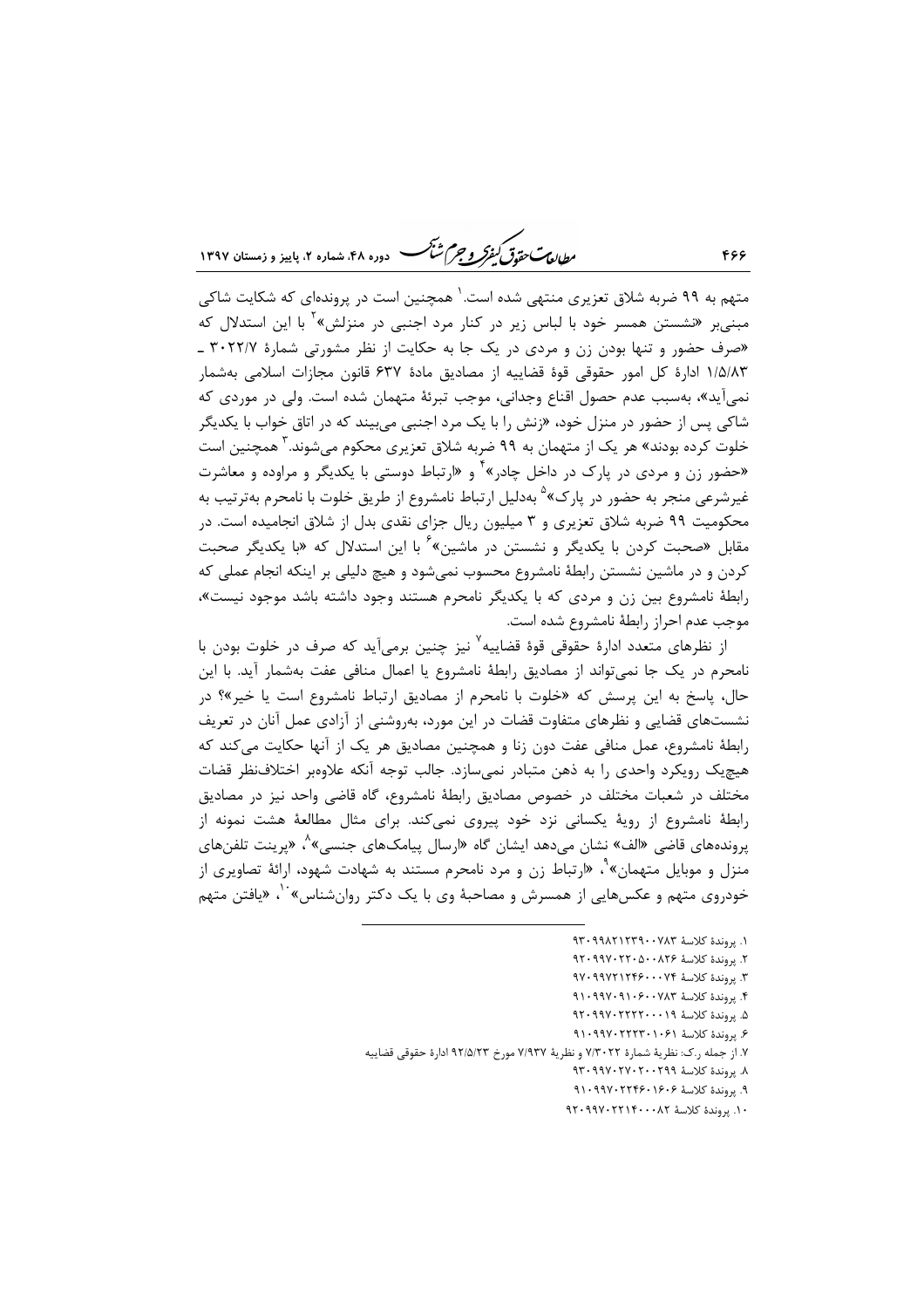ردیف دوم در حمام منزل شاکی»<sup>۱</sup>، «برگزاری مراسم پارتی»<sup>۲</sup> و «یافتن همسر خود با لباس زیر در کنار یک مرد نامحرم در منزل» ٔ را دلیلی بر رابطهٔ نامشروع متهمان نمیداند. حال آنکه «پرینت مکالمات اخذشده از ادارهٔ مخابرات»<sup>۲</sup> که برای ۴۰ روز ۱۷۰ مورد تماس متقابل بین متهمان را نشان می،دهد و نیز «خارج شدن متهمه از منزل و سوار شدن بر خودرو متهم ردیف دوم» را رابطهٔ نامشروع مىداند.

مراتب فوق نشان میدهد آزادی عمل قاضی در تغییر عنوان مجرمانه، نامشخص بودن مرز میان «رابطهٔ نامشروع» و «عمل منافی عفت»، به فقدان رویهٔ قضایی واحد در خصوص مصادیق رابطهٔ نامشروع منجر شده که همهٔ اینها متأثر از عدم تبعیت قضات از اصول حقوقی واحد و منسجم در تفسیر قانون مبهم و کشف مقصود مقنن خلاصه میشود. اصولی که میتوان براساس آنها تصمیمات قبلی و مرتبط قانونگذار را توجیه کرد و در راستای همان اصلی که احکام قبلی را توجیه می کند، حکم موضوعی را که نزد قاضی مطرح است، مشخص ساخت؛ این همان رویکرد تفسیرگرایی در تبعیت از اصول حقوقی به هنگام اعمال آزادی عمل قضایی در موارد ابهام قانون است که به بهترین شکل حکم حقوق را منسجمتر کرده و به لوازم اصل حاکمیت قانون نیز پایبند است.

#### نتىجە

حاكميت قانون اصلي مسلم در حقوق كيفري است. به موجب اين اصل فقط قانون تعيينكنندهٔ حکم و مجازات است. با وجود این، در عمل و در انطباق پدیدههای جنایی و واقعیات پرونده با مواد قانونی، موضوع کمی پیچیده شده و گاهی قاضی با بیش از یک پاسخ و تفسیر حقوقی صحیح مواجه میشود که از نظر درجهٔ اعتبار و درستی، برابرند. در این وضعیت، قاضی به موجب قانون تکلیف به تصمیم گیری قضایی و صدور رأی داشته و در نتیجه، برای این کار نیازمند آزادی عمل است تا با اتکا و استناد به قانون حکم صادر کند. آزادی عمل قضایی یعنی اینکه قانون در مواردی دو یا چند نتیجه را مجاز بداند که همهٔ آنها به لحاظ حقوقی قابلقبول باشند. در این مقاله چالشهای اجرای این دو اصل و تعارضها و معیارهای برقراری تعادل بین آنها بررسی شد. اهمیت این مسئله زمانی دوچندان میشود که تنها در صورت محدود بودن آزادی عمل قضات است که میتوان از وفاداری آنان به حاکمیت قانون سخن گفت. آزادی عمل نامحدود و بیضابطه، اصل حقوقی تفکیک قوا را با تهدید جدی مواجه میکند و پیشبینیپذیری قانون را کاهش و قدرت قانونگذاری قضات را افزایش میدهد.

یافتههای تحقیق نشان میدهد که آزادی عمل گستردهٔ قضات در برساخت مصادیق رفتارهای مجرمانه در حوزهٔ جرم رابطهٔ نامشروع، جرمانگاری قضایی (جرمانگاری عملی، جرمانگاری ثانویه یا

١. يروندة كلاسة ٢٤ ٢٢٢٣٠٢٢٧٠

٢. يروندة كلاسة ١٨١٧ ٢٢٣٨٠١٩٧٠ ٩٣٠

٣. يووندة كلاسة ٩٢٠٩٧٠٢٢٠ ٩٢٠٩٩٧٠

۴. يروندة كلاسة ٢٣١٠٠٢٣٢٠٠٢٣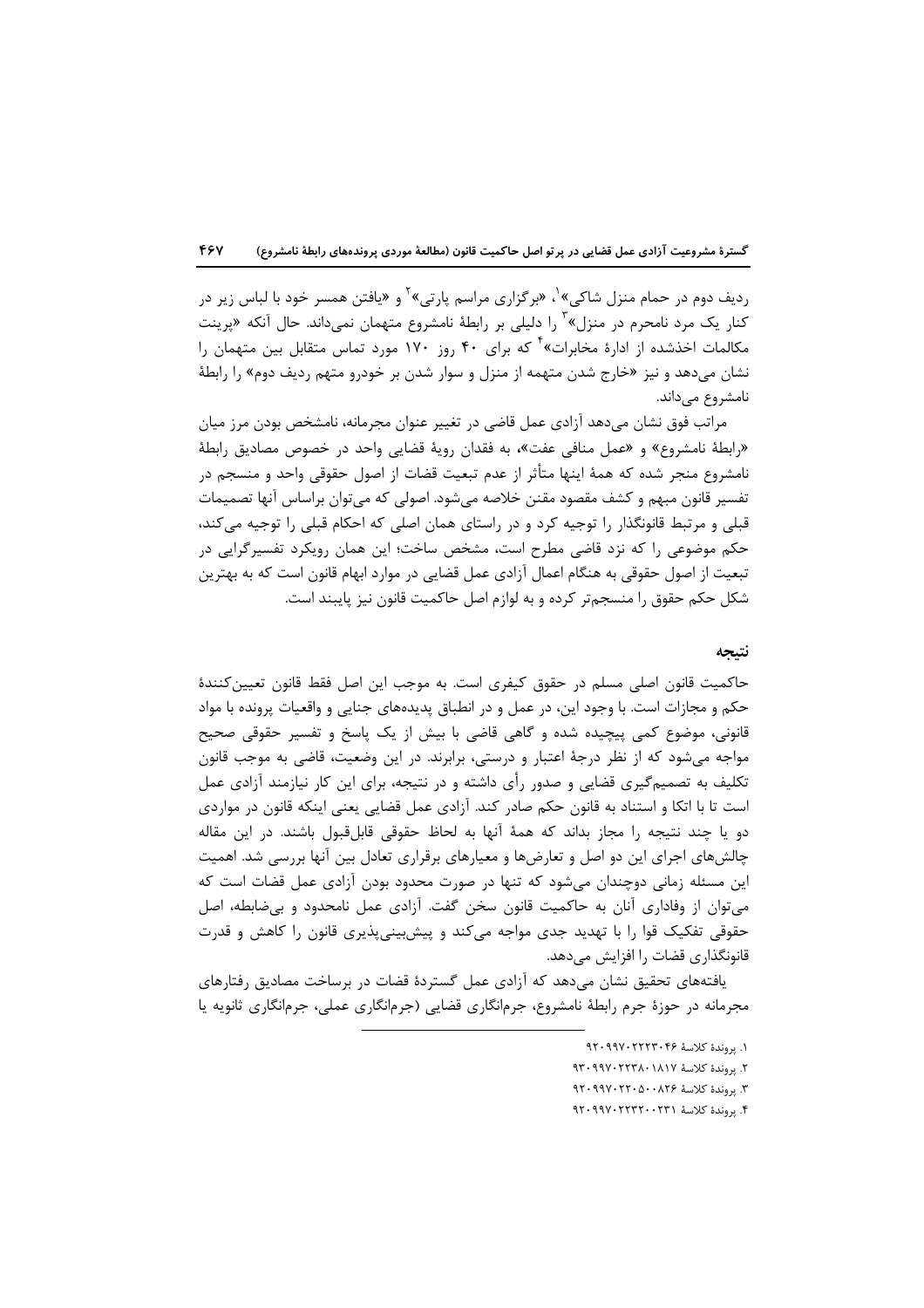ر<br>روان متحد*ق کنفرکو جرم شنگ* دوره ۴۸، شماره ۲، باییز و زمستان ۱۳۹۷

تقنین قضایی) را به رویهای برای فهم قانون بههنگام تفسیر آن در نظام حقوقی ایران تبدیل کرده است. آنچنان که مطابق مکتب واقع گرایی حقوقی، قضات با فرا رفتن از چارچوبهای قانونی، خود به تعریف مجرمانهٔ دیگری از رفتار ارتکابی دست می یابند. ازاین و این نتیجه گیری که قضات تا حدی براساس ذائقهٔ شخصی خود اقدام به تفسیر قضایی می کنند، چندان نادرست نیست؛ بهویژه آنکه آزادی عمل قضات در تغییر عناوین مجرمانه و فقدان رویهٔ قضایی واحد در خصوص مصادیق رابطهٔ نامشروع و عمل منافی عفت دون زنا، بهروشنی مثبت این مدعاست. فراتر از آن ناهمگن بودن آرایی که از سوی یک قاضی در پروندههای رابطهٔ نامشروع صادرشده نیز نشان میدهد، همیشه فکتهای عینی پرونده نیست که ذهن قاضی را به سمت احراز واقع سوق میدهد، بلکه شناخت و برداشتهای شخصی وی از فکتهای مزبور بهمراتب از اهمیت بیشتری برخوردار است. ازاین رو، میزان آزادی عملی که قاضی در برساخت مصادیق رابطهٔ نامشروع از آن برخوردار است، همانند جرم تجاوز جنسی، تا حد زیادی یادآور این عقیدهٔ واقع گرایان حقوقی است که قاضی نه براساس قواعد حقوقی، بلکه براساس دریافت خود از «فکتهای» پرونده عمل می کند.

به این منظور در این مقاله رویکرد تفسیرگرایی در پیوند میان آزادی عمل قضایی و اصل حاکمیت قانون از گذر پایبندی به اصول حقوقی در کنش قضایی اتخاذ شد. رویکردی که با تغییر روششناسی حقوق، اصول حقوقی را به قواعد حقوقی پیوند میزند و نتیجه میگیرد که در موارد ابهام و عدم تعین قانون، حاکمیت قانون خاتمه نیافته و قاضی مکلف است بر پایهٔ اصول حقوقی دست به تفسیر بزند. این اصول نه آنطور که هارت میگوید، تجویز اعمال نظرهای شخصی است و نه آنطور که پاسنور میگوید ملاحظات عمل گرایانه یا مصلحت است، بلکه منظور پایبندی قاضی به همان اصولی است که روح قانون را تشکیل داده و زیربنای قواعد حقوقی است (رویکرد دورکین). اصولی که قاعده به معنای ملموس که قانون شده باشد، نیست و با اعمال نظرهای شخصی نیز متفاوت است.

در کنار این مفهوم از اصول حقوقی، یکی دیگر از عملیترین و ملموسترین سازوکارها برای پیادهسازی این رویکرد، استفاده از «اصول توجیهکنندهٔ قواعد حقوقی یعنی پارادایمهای مثبت و منفی یک قاعده» برای پی بردن به مقصود واقعی مقنن است که مطابق آن اصول حقوقی در معنای کلی تر از آنچه مقصود دورکین بوده است، برای اشاره به هنجارهای حقوقی که قابل کاهش به قواعدِ «همه یا هیچ نیستند»، به کار می رود. در این معنا، اصول خود منتج از قواعد حقوقی است و همین امر موجب می شود در مواردی که متن یک قاعدهٔ حقوقی مبهم و نامشخص است، قضات نتوانند آزادی عمل را بدون هیچ چارچوبی استفاده کنند.<sup>'</sup> این برداشت از اصول در عمل به تفکیک میان اصول حقوقی و اصول فراحقوقی و پایبندی قضات تنها به اصول حقوقی میانجامد. <sup>۱</sup> بدینشکل که در این رویکرد از مصادیق و نمونههای روشن یک قاعدهٔ حقوقی مبهم بهعنوان سرنخها و دلایلی براي توجيه آن قاعدة حقوقي استفاده ميشود؛ يعني بهترين فهم از اينكه چرا قانونگذار اين فرمان

١. برای مطالعة بیشتر در این زمینه , ک: .Peter, 2015

٢. براى مطالعة بيشتر در اين زمينه ر.ك: .157-135 : Steiner, 1967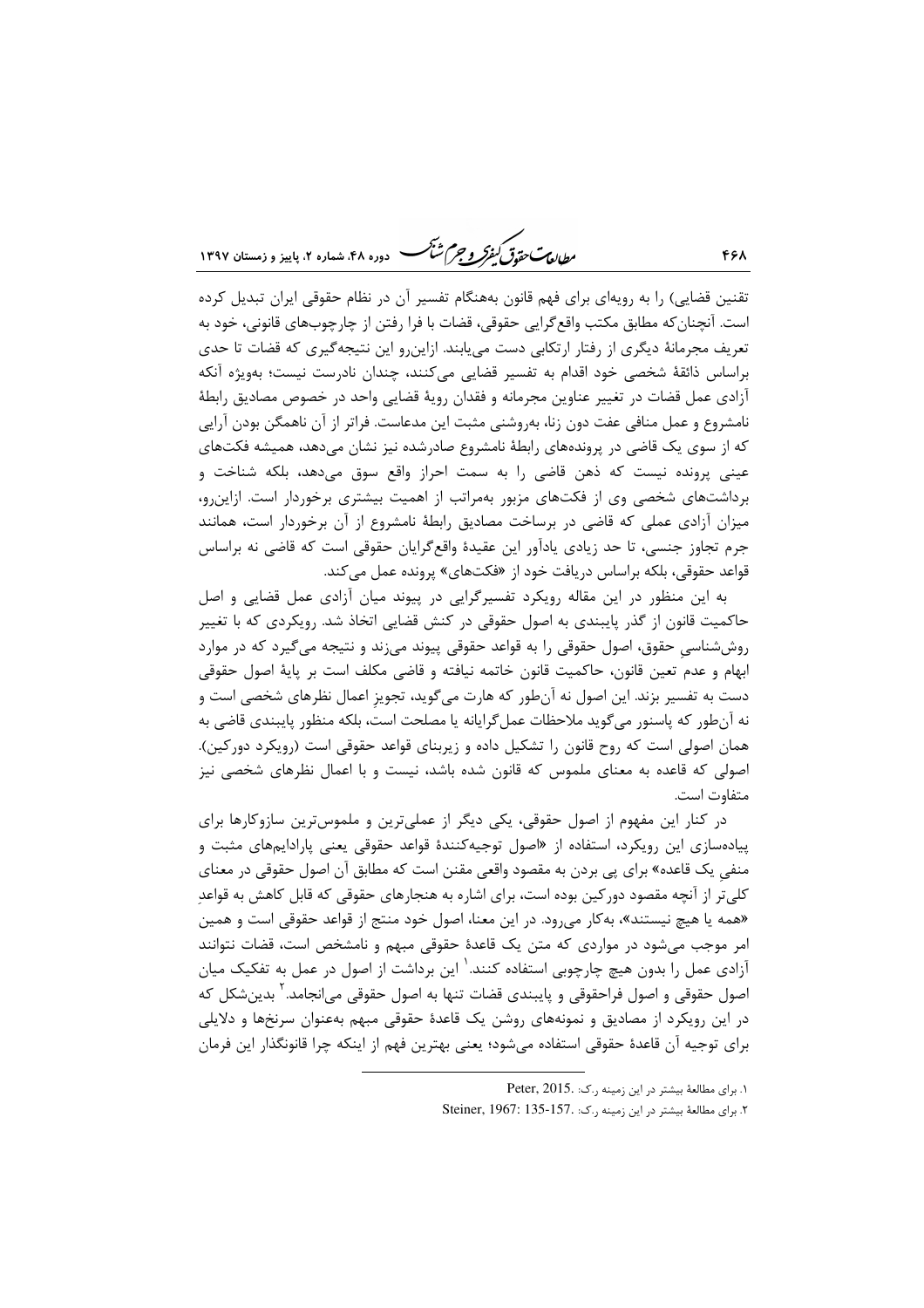را وضع کرده و از زبان معین و مشخصی برای بیان آن استفاده کرده است. این مصادیق قطعی و مسلم، پارادایمهای مثبت و ایجابی خوانده میشوند.

بدین ترتیب و برای نمونه، قاضی در خصوص رابطهٔ نامشروع باید در پی فهم صحیح این مهم باشد که اولاً، نمونههای قطعی یک رابطهٔ نامشروع دون زنا کداماند و ثانیاً، این نمونههای قطعی چه ویژگیهایی دارند که مقنن آن را منع کرده است؟ در این صورت است که میتوان با مقایسهٔ پروندهٔ تحت بررسی با این الگوها، تا حد بسیاری به هدف مقنن از وضع آنها پی برد؛ یعنی پی بردن به هدف قانونگذار از وضع يک قاعدهٔ حقوقى از طريق نمونهها و مصاديق قطعى آن قاعده که الگوهاى ایجابی خوانده میشود و سپس مقایسهٔ پروندهٔ تحت بررسی با این الگوها. قاضی همچنین میتواند از پارادایمهای منفی استفاده کند؛ یعنی آنچه مسلماً و آشکارا رابطهٔ نامشروع نیست و از مصادیق مسلم و قطعی آن محسوب نمیشود، اما در یک یا چند ویژگی، با آنها مشترکاند. برای نمونه، رابطهٔ تلفنی، پیامکی یا اینترنتی زن و مرد نامحرم که بهنظر نمی رسد مصداق جرم رابطهٔ نامشروع باشند، ولي در ويژگي هايي چند مشابه آناند. اين «توجيهات» با استفاده از الگوهاي ايجابي يا سلبي، نوعي «اصل» در معناي عام و كلي آن خوانده مي شوند، با اين تفاوت كه اصل در معناي توجيه، خود به يک قاعدۀ حقوقي متصل مے شود؛ به اين معنا که اين اصل يا همان توجيه، تنها وسیلهای برای تفسیر و اعمال آن قاعده است. در نتیجه، اختیار و صلاحیت قاضی برای اعمال اصلی که قاعده را توجیه میکند، از صلاحیت و اختیار قاضی برای اعمال خود قاعده ناشی میشود. بدین ترتیب، در کاربرد و اعمال اصول توجیهی، قاضی گویی در حال اعمال و کاربرد همان قاعدهٔ حقوقی است؛ قاعدهای که از برخی جهات مبهم و نامشخص است. بر این اساس، طبق روشهای فرمالیستی، قواعد حقوقی باید حتی هنگامی که نامعلوم و مبهم هستند نیز به کار روند. اما چگونه؟ با استفاده از اصول. اصولی که مدنظر این رویکرد است عبارتاند از: توجیهات، دلایل، اهداف و مقاصد قانونگذار از وضع یک قاعدهٔ حقوقی که آن قاعده را توضیح و بهعبارتی توجیه می کند. در این صورت است که قضات حتی با وجود قواعد حقوقی مبهم و نامشخص هم محدود به همان قاعده میشوند. پس این توجیهات در واقع، نوعی از اصول هستند که بهوسیلهٔ آن، مصداق و قلمرو یک قاعدۂ حقوقی مبهم، مشخص میشود.

همچنین، سطحبندی آزادی عمل کنشگران قضایی براساس درجهٔ دادگاه، توضیح چرایی و چگونگی حکم صادرشده براساس واقعیتهای پرونده و نه صرف توجیه آن و آزادی عمل در چارچوب اصل بی طرفی و حساسیت متقابل/ پاسخگو بودن، می تواند محدودیتهای بسیاری را بر آزادی عمل قضات بار کند؛ ولی پرسش اینجاست که چه چیزی آنان را وادار به پایبندی و وفاداری به موارد مذکور می کند. در پاسخ شاید بتوان گفت گاهی یک قاعدهٔ حقوقی نوشتهشده، شبیه آن قاعدهای که مستلزم رد قاضی در موارد فقدان یا تردید در بیطرفی قاضی است. در این صورت ضروری است سازوکارهای کنترلی آزادی عمل قضایی در گفتمان تقنینی بهصراحت پیش بینی شود. علاوەبر آن، ناگفته پیداست نقش حرفهای قاضی، عرف، رسوم و رویههای قدیمی، حضور هیأت منصفه، فشار همکاران و وکلا، مفاهیم ذاتی عدالت و انصاف، و بهویژه آموزش حقوقی تمامی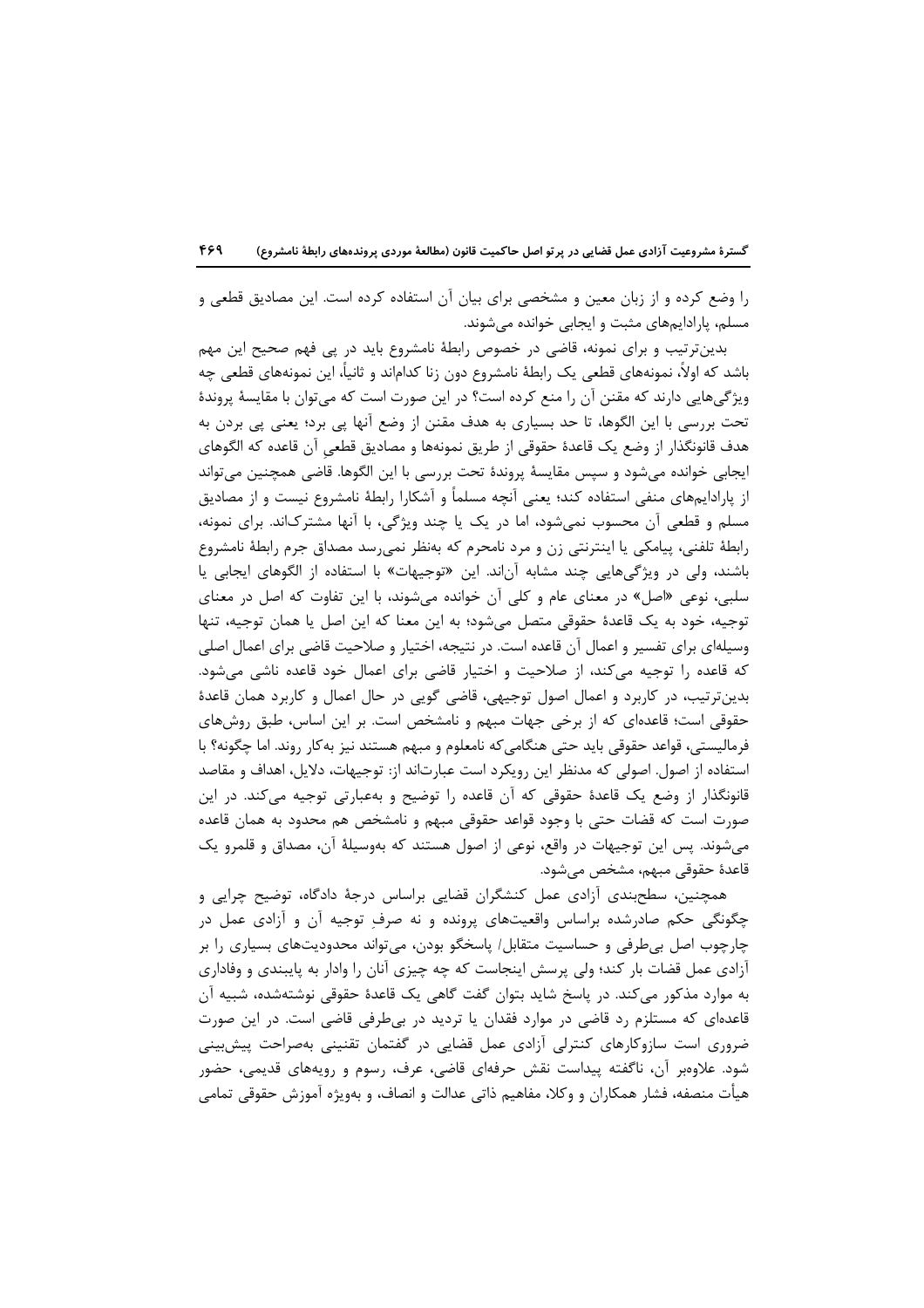ر<br>*رطال متحقاق کفرکر و جرم شنگ* دوره ۴۸، شماره ۲، باییز و زمستان ۱۳۹۷

کنشگران عدالت کیفری از مقام کشف گرفته تا مقام تعقیب، تحقیق و رسیدگی، که بهدلیل عدم ارائهٔ آموزشهای لازم نمیدانند تا چه اندازه آزادی عمل دارند، همگی راهگشا و اثربخش خواهد بود.

منابع

#### الف) فارسی

- ۱. الهام، غلامحسین؛ نصیری، مصطفی (۱۳۹۵). «آزادی عمل قضایی در صدور قرارهای تأمین کیفری»، فصلنامهٔ مجلس و راهبرد، سال بیستوسوم، ش ۸۷، پاییز، ص ۱۶۲-۱۳۸.
	- ٢. اميني، اعظم (١٣٩۵). «بازانديشي رابطة انصاف و حقوق»، فصلنامة پژوهشي حقوق خصوصي، سال پنجم ش ١۶، ص ٥۶-٣١.
		- ۳. حسینی، سید محمد (۱۳۸۳). سیاست جنایی در اسلام و در جمهوری اسلامی ایران، چ اول، تهران: سمت.
- ۴. قدسی، ابراهیم (۱۳۸۴). «نقد و بررسی مادهٔ ۶۳۷ قانون مجازات اسلامی»، مطالعات اسلامی، بهار ۱۳۸۴، ش ۶۷، ص ۱۸۲-۱۵۱.
	- ۵. کاتوزیان، ناصر (۱۳۸۰). فلسفهٔ حقوق، ج ۱، چ دوم، تهران: شرکت سهامی انتشار.
	- ۶. محبی، جلیل؛ زینب ریاضت. (۱۳۹۷). شرح قانون مجازات اسلامی ۱۳۹۲، چ اول، تهران: میزان.
	- ۷. نصیران نجفآبادی، داود (۱۳۹۰). «حکومت قانون یا حکومت قاضی»، فصلنامهٔ حقوق، دورهٔ ۴۱، ش ۳، ص ۳۳۳-۳۱۵.

## ب) خارجي

- 8. Alexy, Robert; (2002). A Theory of Constitutional Rights, Oxford: Oxford University Press,  $19/2$
- 9. Barak, A; (1989). Judicial Discretion, Yale university press, New Haven.
- 10. Burton, Steven J.; (1994). Particularism, Discretion & the Rule of Law, The Rule of Law, Vol. 36, Published by: American Society for political and legal philosophy, see at: www.jstor.org
- 11. Dworkin, R; (1977). Taking Rights Seriously, Duckworth, London.
- 12. Dworkin, R. (1963). Judicial Discretion, The journal of philosophy, v.50, n.21. pp. 624-638
- 13. Greenawalt, K. (1975). Discretion and judicial decision: the Elusive Quest for the Fetters that Bind the Judges, Columbia law review, v.75, pp. 359-398.
- 14. Hart, A.L.; (1956). Discretion, Harvard Law Review.
- 15. Hart, H., and Sacks, A. (1958). the legal Process: Basic Problems in the Making and application of Law, tentative Edition.
- 16. Hawkins, k. (1992). "the use of legal Discretion: Perspectives from law and social science", in Hawkins, k. (ed) the uses of discretion, Clarendon press, oxford.
- 17. Hayek, Friedrich A; (1944). *the Road to Serfdom*, Chicago: University of Chicago Press.
- 18. Himma, Kenneth Einar, (1999). "Judicial Discretion and the concept of law", *oxford journal* of legal studies, vol.19, No.1, published by: oxford university press, pp. 71-82, see at: www.jstor.org
- 19. Hoffmaster, Barry, (1982). Understanding Judicial discretion, Law and Philosophy, V. 1, Issue 1, pp. 21-55
- 20. https://dictionary.cambridge.org
- 21. Iglesiasvila, Marisa; (2001). Facing Judicial Discretion, Legal Knowledge and Right Answers Revisited, 7.8. Kluwer Academic Publishers, Law and Philosophy Library
- 22. Isaacs, N. (1933), The Limits of Judicial Discretion, The Yale Law Journal, v.32, pp. 339-352
- 23. Kelsen, Hans, (1992). Introduction to the problems of Legal Theory, A Translation of the First Edition of the Reine Rechtslehre or Pure Theory of Law, Trans.B.L Paulson and S.L. Paulson, Oxford: Oxford university Press
- 24. Klatt, Matthias; (2007). Taking Rights Less Seriously, A Structural Analysis of Judicial Discretion, Ratio Juris, Vol. 20, No. 9, pp. 6-29.